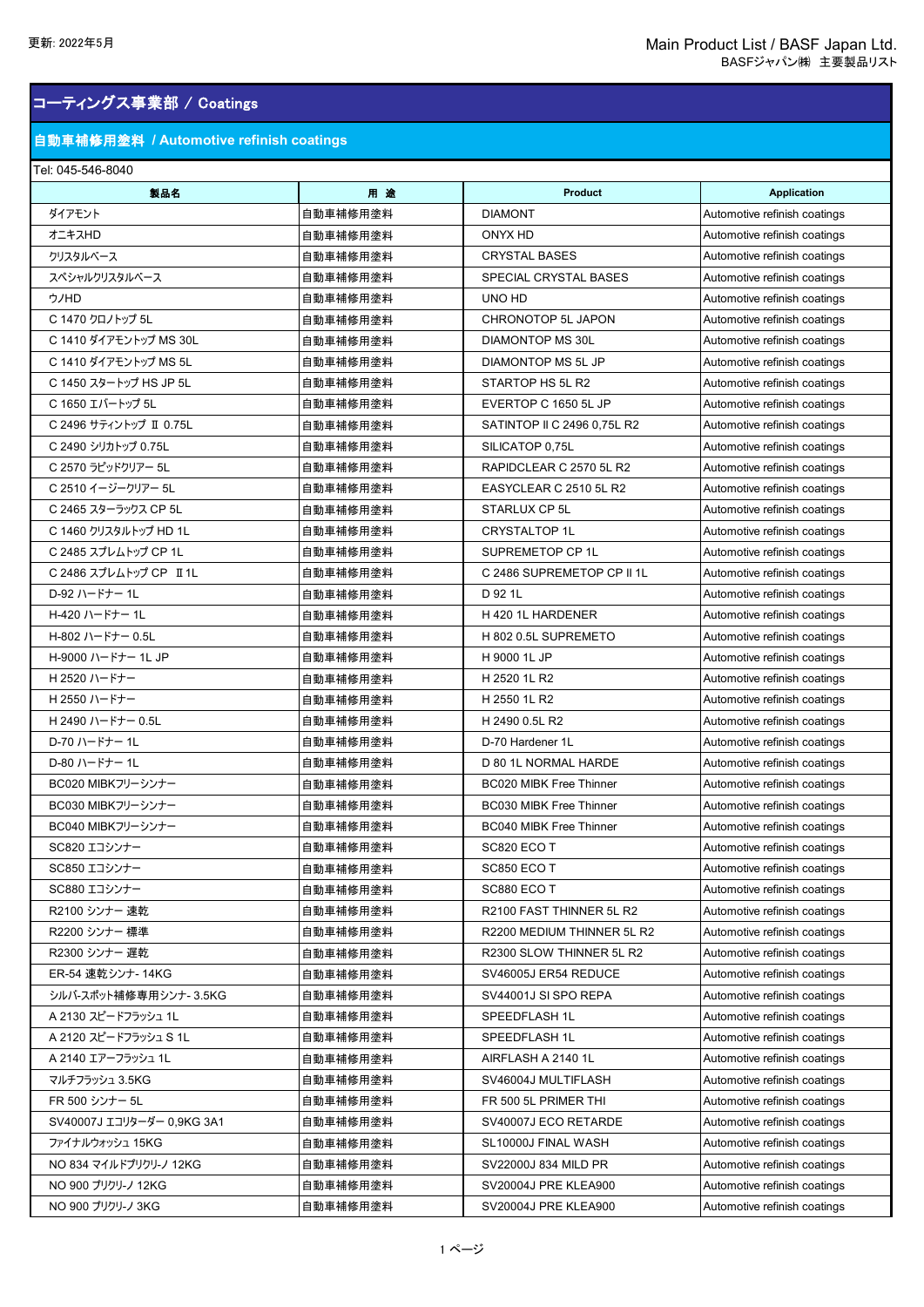## コーティングス事業部 / Coatings

### 自動車補修用塗料 **/ Automotive refinish coatings**

#### Tel: 045-546-8040

| 製品名                          | 用途       | <b>Product</b>                                                   | <b>Application</b>           |
|------------------------------|----------|------------------------------------------------------------------|------------------------------|
| NO 900E プリクリ-ノ 12KG          | 自動車補修用塗料 | SV10030J PRE KLEA900                                             | Automotive refinish coatings |
| PK 1000 プリクリーノ 1.5L          | 自動車補修用塗料 | PK 1000 1.5L                                                     | Automotive refinish coatings |
| PK 2000 プリクリーノ 1.5L          | 自動車補修用塗料 | PK 2000 1.5L LOW VOC                                             | Automotive refinish coatings |
| A 2210 オニキスアクチベーター 0.5L      | 自動車補修用塗料 | <b>ONYX ACTIVATOR 0.5L</b>                                       | Automotive refinish coatings |
| A 2610 オニキスインテリア 1L          | 自動車補修用塗料 | <b>ONYX INTERIOR 1L</b>                                          | Automotive refinish coatings |
| A 2520 オニキス イージー ブレンダー 1L    | 自動車補修用塗料 | ONYX EASY BLENDER A 2520 1L                                      | Automotive refinish coatings |
| A 2810 ハイドロピュア 2KG           | 自動車補修用塗料 | <b>HYDROPURE COAGULATE</b>                                       | Automotive refinish coatings |
| RM ストップマルチ                   | 自動車補修用塗料 | <b>RM STOP MULTI</b>                                             | Automotive refinish coatings |
| AM880 プライムフィル ライトグレー0.4Lスプレー | 自動車補修用塗料 | AM880 PrimeFill Lightgrey                                        | Automotive refinish coatings |
| P 2450 ユーロフィルR2 1L           | 自動車補修用塗料 | <b>EUROFILL 1L</b>                                               | Automotive refinish coatings |
| D 2440 ユーロフィルキャタリストWP 1L     | 自動車補修用塗料 | EUROFILL CATALYST WP 1L                                          | Automotive refinish coatings |
| P 2440 シーラープラスト 80 1L        | 自動車補修用塗料 | SEALERPLAST 80 1L                                                | Automotive refinish coatings |
| AM870 シーラープラスト90 0.4L        | 自動車補修用塗料 | AM 870 0,4L SEALERPL                                             | Automotive refinish coatings |
| A 2540 ブレンディングフラッシュ 1L       | 自動車補修用塗料 | <b>BLENDING FLASH 1L</b>                                         | Automotive refinish coatings |
| AM950 ブレンディングフラッシュ 0.4L      | 自動車補修用塗料 | AM 950 0,4L BLENDING                                             | Automotive refinish coatings |
| A 2150 JET 5                 | 自動車補修用塗料 | <b>JET 5 1L</b>                                                  | Automotive refinish coatings |
| P 2420B エクストラシーラー ブラック 1L    | 自動車補修用塗料 | <b>EXTRASEALER BLACK 1L</b>                                      | Automotive refinish coatings |
| P 2420W エクストラシーラー ホワイト 1L    | 自動車補修用塗料 | EXTRASEALER WHITE 1L JP                                          | Automotive refinish coatings |
| P 2425 トランスパーレントシーラー CP 1L   | 自動車補修用塗料 | TRANSPARENT SEALER C                                             | Automotive refinish coatings |
| P 2435G プロフィラー グレー 4L JP     | 自動車補修用塗料 | PROFILLER GREY 4L JP                                             | Automotive refinish coatings |
| P 2435B プロフィラー ブラック 4L       | 自動車補修用塗料 | PROFILLER 4L BLACK R2                                            | Automotive refinish coatings |
| P 2435W プロフィラー ホワイト 4L       | 自動車補修用塗料 | PROFILLER 4L WHITE R2                                            | Automotive refinish coatings |
| P 2430G パーフェクトフィラー グレー 3L    | 自動車補修用塗料 | PERFECTFILLER GREY 3                                             | Automotive refinish coatings |
| P 2430B パーフェクトフィラー ブラック 3L   | 自動車補修用塗料 | PERFECTFILLER BLACK                                              | Automotive refinish coatings |
| P 2430W パーフェクトフィラー ホワイト 3L   | 自動車補修用塗料 | PERFECTFILLER white 3L JP                                        | Automotive refinish coatings |
| P 2530 ライトフィラーグレー            | 自動車補修用塗料 | P 2530 LIGHT FILLER GREY 1L R2                                   | Automotive refinish coatings |
| A 2420 フレックス 1L              | 自動車補修用塗料 | FLEX 1L                                                          | Automotive refinish coatings |
| A 2410 フレックスプロ 1L            | 自動車補修用塗料 | FLEXPRO 1L                                                       | Automotive refinish coatings |
| カラーマスター                      | 自動車補修用機材 | <b>COLORMASTER</b>                                               | Automotive refinish coatings |
| FAS ファスヴァリオ                  | 自動車補修用機材 | <b>FAS FASVARIO</b>                                              | Automotive refinish coatings |
| アルファミックス                     | 自動車補修用機材 | <b>ALPHAMIX</b>                                                  | Automotive refinish coatings |
| PMA.エボリューション ペイントスケール        | 自動車補修用機材 | PMA. Evolution                                                   | Automotive refinish coatings |
| デュアルマティック AV                 | 自動車補修用機材 | <b>DUALMATIC AV</b>                                              | Automotive refinish coatings |
| R-M塗装服                       | 自動車補修用機材 | <b>SPRAY UNIFORM</b>                                             | Automotive refinish coatings |
| 原色見本帳                        | 自動車補修用機材 | Chromatic Guide                                                  | Automotive refinish coatings |
| カラートロニック2 分光計                | 自動車補修用機材 | Colortronic2 MA91+BA MULTI ANGLE SF Automotive refinish coatings |                              |
| 塗装ガン LS-400-ETS15            | 自動車補修用機材 | <b>GUN LS-400</b>                                                | Automotive refinish coatings |
| ミキシングスティック                   | 自動車補修用機材 | <b>MIXSTICK</b>                                                  | Automotive refinish coatings |
| スプレープレート                     | 自動車補修用機材 | <b>SPRAY Plate</b>                                               | Automotive refinish coatings |
| ロディム                         | 自動車補修用機材 | <b>RODIM</b>                                                     | Automotive refinish coatings |
| ノルビン                         | 自動車補修用塗料 | <b>NORBIN</b>                                                    | Automotive refinish coatings |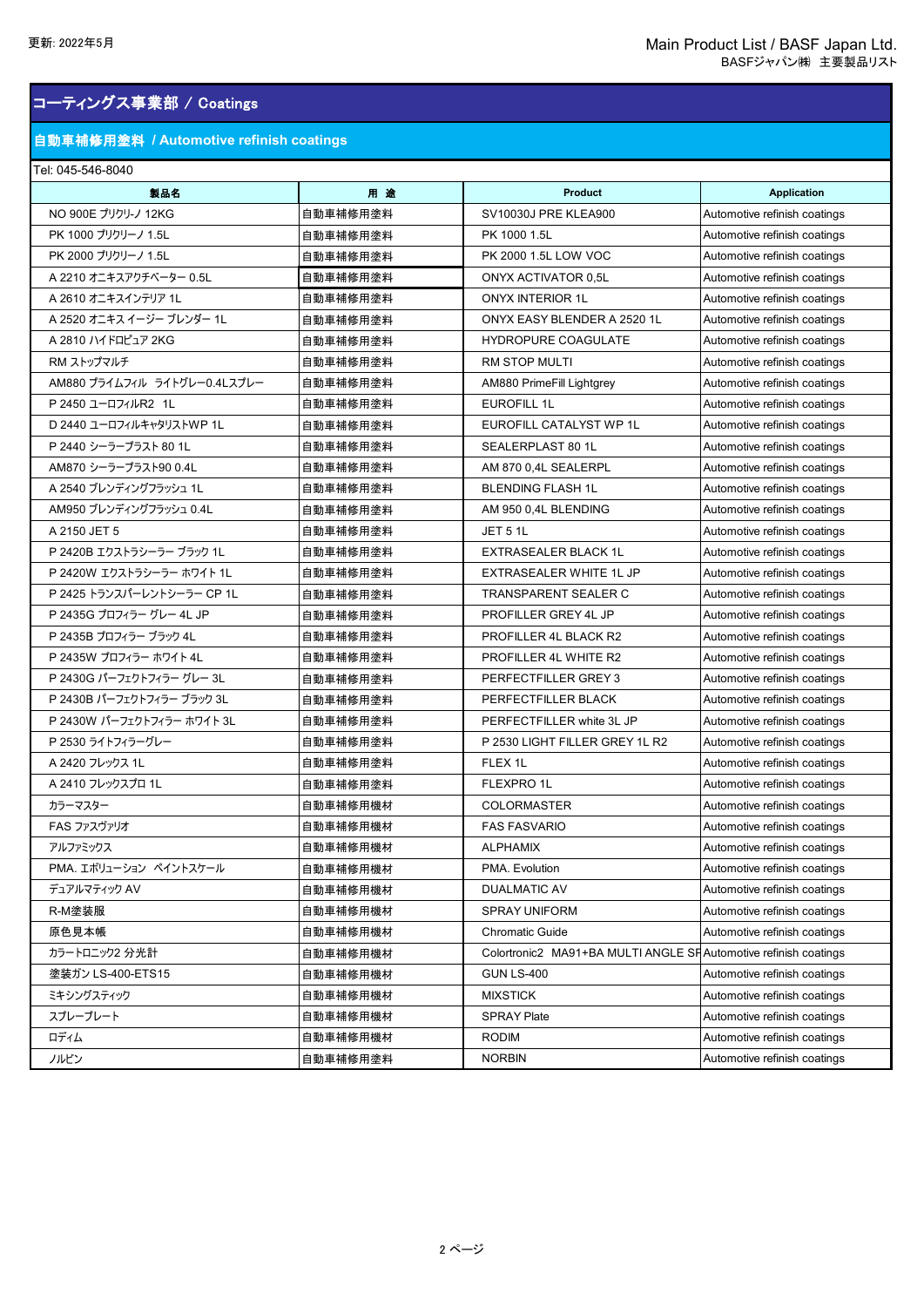### パフォーマンスマテリアルズ事業部 / Performance Materials

### エンジニアリングプラスチック **/ Engineering Plastics**

| Tel: 03-5290-3214                    |                                    |                                       |                                                                                       |
|--------------------------------------|------------------------------------|---------------------------------------|---------------------------------------------------------------------------------------|
| 製品名                                  | 用途                                 | <b>Product</b>                        | <b>Application</b>                                                                    |
| ウルトラミッド <sup>8</sup> A(PA66)         | 自動車・電気/電子部品、押出し等                   | Ultramid <sup>®</sup> A (PA66)        | Automotive & E/E parts, Extrusion, etc.                                               |
| ウルトラミッド®B(PA6)                       | 自動車・電気/電子部品、フィルム等                  | Ultramid® B(PA6)                      | Automotive & E/E parts, Film, etc.                                                    |
| ウルトラミッド <sup>8</sup> C(PA66/6)       | 自動車・電気/電子部品、フィルム等                  | Ultramid <sup>®</sup> C (PA66/6)      | Automotive & E/E parts, Film, etc.                                                    |
| ウルトラミッド <sup>8</sup> T(PA6/6T)       | 自動車・電気/電子部品等                       | Ultramid <sup>®</sup> T(PA6/6T)       | Automotive & E/E parts, etc.                                                          |
| ウルトラミッド <sup>8</sup> Balance(PA6/10) | ラジエーターエンドタンク、<br>フューエルシステムコンポーネント等 | Ultramid <sup>®</sup> Balance(PA6/10) | Radiator end tanks.<br>Fuel system components, etc.                                   |
| ウルトラフォルム® (POM)                      | 自動車・電気/電子部品、押出し等                   | Ultraform <sup>®</sup> (POM)          | Automotive & E/E parts, Extrusion, etc.                                               |
| ウルトラデュアー® (PBT)                      | 自動車・電気/電子部品、押出し等                   | Ultradur® (PBT)                       | Automotive & E/E parts, Extrusion, etc.                                               |
| ウルトラゾーン E(PES)                       | 自動車·電気/電子部品、精密部品、<br>押出し、耐熱容器、透析膜等 | Ultrason <sup>®</sup> $E(PES)$        | Automotive & E/E parts, Precision parts,<br>Extrusion, Food container, Membrane, etc. |
| ウルトラゾーン S(PSU)                       | 精密部品、押出し、耐熱容器、<br>透析膜等             | Ultrason <sup>®</sup> S (PSU)         | Precision parts, Extrusion, Food container,<br>Membrane, etc.                         |
| ウルトラゾーン P(PPSU)                      | 精密部品、押出し、耐熱容器、<br>パイプフィッティング       | Ultrason <sup>®</sup> P(PPSU)         | Precision parts, Extrusion, Food container,<br>Pipe fitting                           |
| ウルトラミッド アドバンストT (PA 6T/6I)           | 自動車・電気/電子部品、押出し等                   |                                       | Ultramid <sup>®</sup> Advanced T (PA 6T/6I) Automotive & E/E parts, Extrusion, etc.   |
| ウルトラミッド アドバンストN (PA9T)               | 自動車・電気/電子部品、押出し等                   | Ultramid® Advanced N (PA 9T)          | Automotive & E/E parts, Extrusion, etc.                                               |

## スペシャリティープラスチック **/ Specialty Plastics**

| Tel: 03-5290-3214                         |                                |                                                            |                                                                                               |  |
|-------------------------------------------|--------------------------------|------------------------------------------------------------|-----------------------------------------------------------------------------------------------|--|
| 製品名                                       | 用途                             | <b>Product</b>                                             | <b>Application</b>                                                                            |  |
| エコフレックス (生分解性)                            | 農業・林業用フィルム、土木資材、<br>生ゴミ回収袋、包装材 | ecoflex® (Biodegradable)                                   | Agriculture & Forestry Film, Construction<br>materials, Compost Bag, Packages                 |  |
| エコバイオ(生分解・バイオマス)                          | 農業・林業用フィルム、土木資材、<br>生ゴミ回収袋、包装材 | ecovio <sup>®</sup> (Biodegradable, partly<br>biobased)    | Agriculture & Forestry Film, Construction<br>materials, Compost Bag, Packages                 |  |
| バソテクト <sup>®</sup> (メラミン樹脂発泡体)            | 吸音·断熱材、<br>クリーニングスポンジ等         | Basotect <sup>®</sup> (Melamine foam)                      | Sound absorber, Thermal insulation,<br>Cleaning sponge, etc.                                  |  |
| パルゾール(アルカリシリケート)                          | 防火戸用加熱発泡材                      | Palusol <sup>®</sup> (Alkali silicate)                     | Intumescent construction product for fireproof<br>door, etc                                   |  |
| スレンテックス <sup>®</sup> SLENTEX <sup>®</sup> | 建築用断熱材 etc<br>(不燃・高断熱性 etc)    | SLENTEX <sup>®</sup> - (Glass wool<br>with silica aerogel) | for high performance insulation & etc. (Non-<br>flammable, lower thermal conductivity & etc.) |  |
| 熱可塑性ポリウレタン / Thermoplastic Polyurethane   |                                |                                                            |                                                                                               |  |

| エラストラン <sup>®</sup> (TPU Solid) | ホース・チューブ、フィルム・シート、<br>機械部品、電線被覆、<br>スポーツ用品等 | Elastollan <sup>®</sup> (TPU) | Hose & Tube, Film & Sheet, Mechanical parts,<br>Cable sheath, Sports goods etc. |
|---------------------------------|---------------------------------------------|-------------------------------|---------------------------------------------------------------------------------|
| インフィナジー MC                      | 緩衝材、舗装路、<br>健材、スポーツ用品等                      | Infinergy <sup>®</sup> MC     | Shock absorber, Packaging, Road, Floor etc                                      |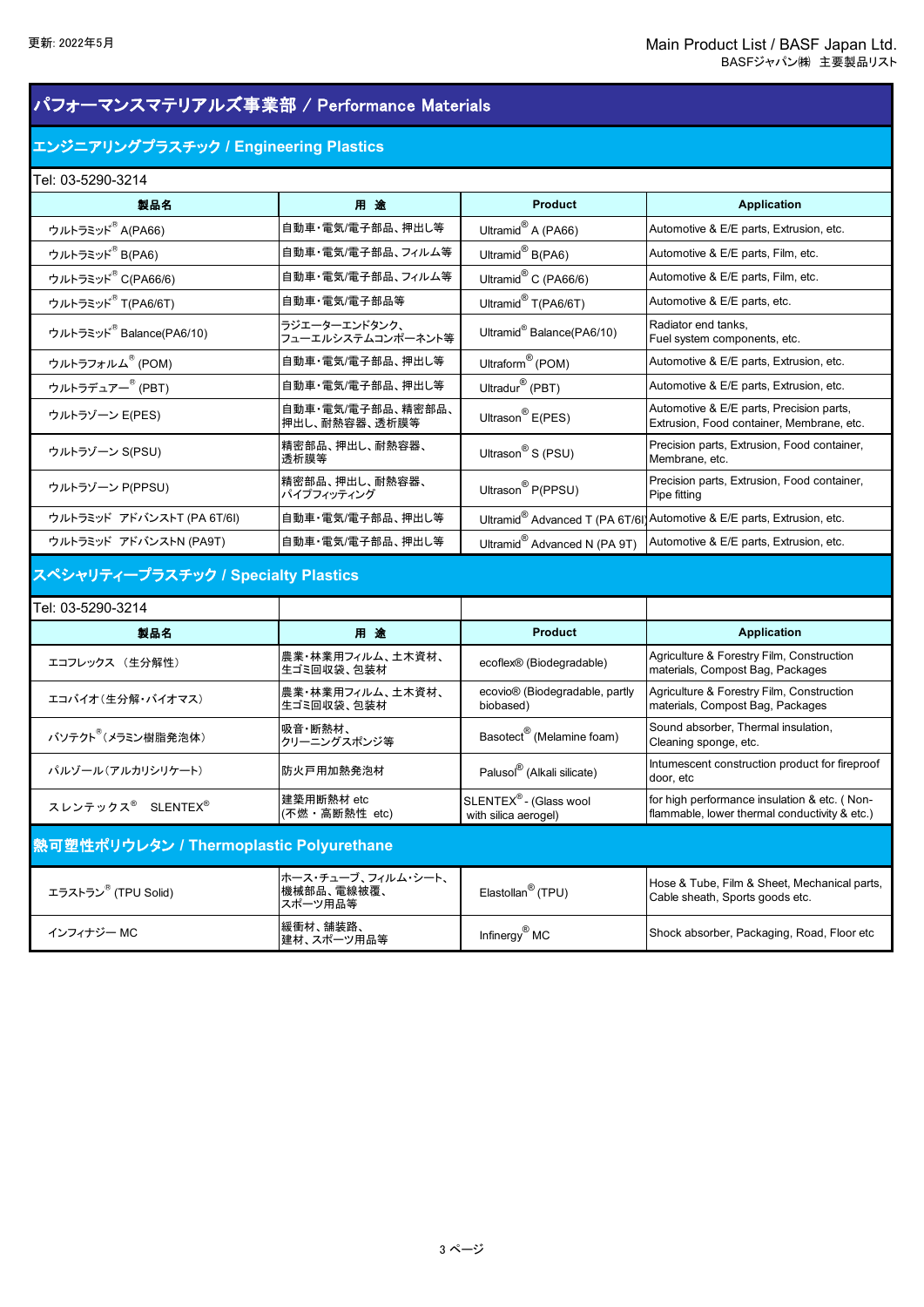### 化学品中間体事業部 / Intermediates

### 中間体 **/ Intermediates**

**E-mail: organic-chemicals-in@basf.com** 

| E-mail: organic-chemicals-jp@bast.com                       |                     |                                          |                                                                |  |
|-------------------------------------------------------------|---------------------|------------------------------------------|----------------------------------------------------------------|--|
| 製品名                                                         | 用途                  | <b>Product</b>                           | <b>Application</b>                                             |  |
| ジオール類                                                       |                     | <b>Diols</b>                             |                                                                |  |
| 1,4-ブタンジオール(BDO)<br>この製品はグループ会社のBASF出光株式会社<br>にて製造・販売しております | エンジニアプラスチック・ウレタン原料  | 1,4-Butanediol                           | Engineer plastics/Urethane                                     |  |
| ネオペンチルグリコール(NPG)                                            | 塗料・不飽和ポリエステル樹脂      | Neopentylglycol                          | Paints/Unsaturated polyester                                   |  |
| ヒドロキシピバリン酸ネオペンチルグリコールエステル                                   | 塗料・不飽和ポリエステル樹脂      | Hydroxypivalic acid neopentylglycolester | Paints/Unsaturated polyester                                   |  |
| 1,6-ヘキサンジオール(HDO)                                           | ウレタン・アクリレート         | 1,6-Hexanediol                           | Urethane/Acrylates                                             |  |
| ポリTHF / PTMEG                                               | ウレタン原料              | PolyTHF <sup>®</sup> (or PTMEG)          | Raw material for urethane                                      |  |
| 有機酸                                                         |                     | Acids                                    |                                                                |  |
| ギ酸                                                          | 各種合成·pH調整剤          | Formic acid                              | Synthesis/pH adjustment                                        |  |
| プロピオン酸                                                      | 金属石鹸·各種合成           | Propionic acid                           | Metal soap/Synthesis                                           |  |
| 2ーエチルヘキサン酸 (オクチル酸)                                          | 金属石鹸·潤滑油            | 2-Ethylhexanoic acid                     | Metal soap/Lubricant oil                                       |  |
| 溶剤                                                          |                     | <b>Solvents, Plasticizers</b>            |                                                                |  |
| N-メチルピロリドン (NMP)                                            | 溶剤                  | N-Methylpyrrolidone                      | Solvents                                                       |  |
| テトラヒドロフラン (THF)                                             | 溶剤、反応溶媒             | Tetrahydrofuran                          | Solvents                                                       |  |
| ジメチルアセトアミド                                                  | 溶剤                  | Dimethylacetamide                        | Solvents                                                       |  |
| ジメチルプロピレンウレア (DMPU)                                         | 溶剤·反応溶媒             | N,N-Dimethyl propylen urea               | Solvents                                                       |  |
| アミン類                                                        |                     | <b>Amines</b>                            |                                                                |  |
| ジメチルアミノプロピルアミン (DMAPA)                                      | 界面活性剤               | Dimethylaminopropylamine                 | Surfactant                                                     |  |
| モルフォリン                                                      | 水処理剤                | Morpholine                               | Water treatment                                                |  |
| エチレンジアミン                                                    | キレート剤・界面活性剤         | Ethylenediamine                          | Surfactant, Chelating agent                                    |  |
| イソプロパノールアミン類                                                | 界面活性剤・ガス吸収剤         | Isopropanolamines                        | Surfactant, Gas treatment                                      |  |
| エタノールアミン類                                                   | 界面活性剤               | Ethanolamines                            | Surfactant                                                     |  |
| エチルアミン類                                                     | 医農薬中間体              | Ethylamines                              | Life science intermediates                                     |  |
| ブチルアミン類                                                     | 医農薬中間体・ゴム薬          | <b>Butylamines</b>                       | Rubber chemicals,<br>Life science intermediates                |  |
| ピペラジン                                                       | 医農薬中間体              | Piperazine                               | Life science intermediates                                     |  |
| ピペリジン                                                       | 医農薬中間体・ゴム薬          | Piperidine                               | Rubber chemicals,<br>Life science intermediates                |  |
| アルキルエタノールアミン類                                               | 界面活性剤 凝集剤           | Alkylethanolamines                       | Surfactant, Flocculants                                        |  |
| ターシャリーブチルアミン                                                | ゴム薬品、医農薬中間体         | tert.-Butylamine                         | Rubber chemicals,<br>Life science intermediates                |  |
| エチレンウレア                                                     | 塗料・接着剤・ホルマリン吸着剤     | Ethyleneurea                             | Coatings, adhesive, Formaldehyde catcher                       |  |
| ポリウレタン触媒 (ルプラゲン)                                            | ポリウレタン触媒            | Polyurethane catalyst (Lupragen®)        | Polyurethane catalyst                                          |  |
| エポキシ樹脂硬化剤各種 (バクソデュアー)                                       | エポキシ樹脂硬化剤           | Epoxy hardener (Baxxodur®)               | Epoxy hardeners                                                |  |
| イソホロンジアミン                                                   | エポキシ樹脂硬化剤           | Isophoronediamine                        | Epoxy hardeners                                                |  |
| ポリエーテルアミン類                                                  | エポキシ樹脂硬化剤           | Polyetheramines                          | Epoxy hardeners                                                |  |
| ジメチルフォルムアミドジメチルアセタール(DMF-DMA)                               | 医農薬中間体              | Dimethyl formamide dimethyl acetal       | Life science reagents                                          |  |
| その他特殊アミン類                                                   | 各種合成、添加剤(電子材料、医農薬等) | Other specialty amines                   | Building blocks, additives for Electronics,<br>Pharma and Agro |  |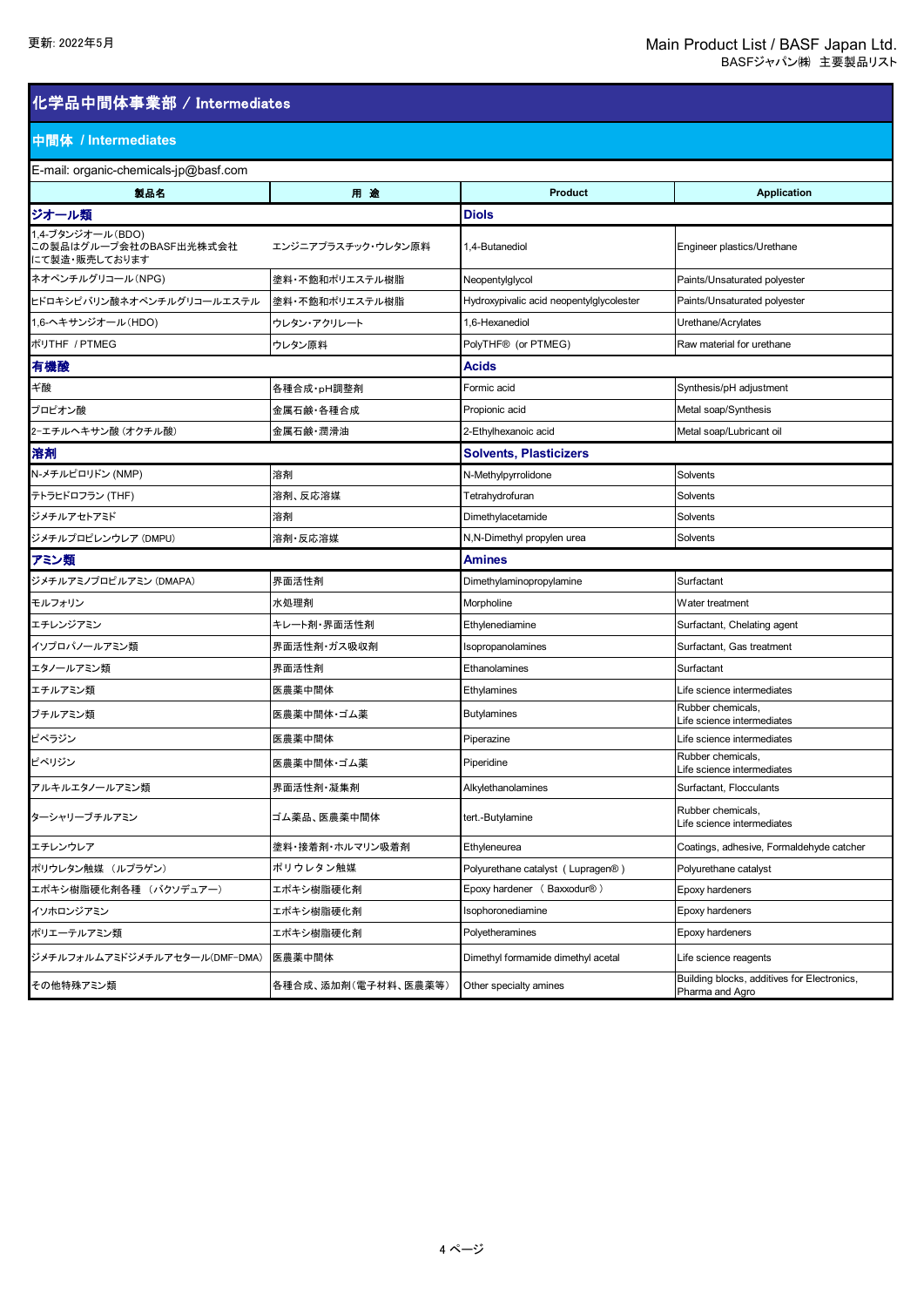## 化学品中間体事業部 / Intermediates

### 中間体 **/ Intermediates**

| E-mail: organic-chemicals-jp $@$ basf.com |                     |                                                      |                                                                         |  |
|-------------------------------------------|---------------------|------------------------------------------------------|-------------------------------------------------------------------------|--|
| 製品名                                       | 用途                  | Product                                              | <b>Application</b>                                                      |  |
| 特殊中間体                                     |                     | <b>Specialty Intermdiates</b>                        |                                                                         |  |
| 酸クロライド類                                   | 医農薬中間体·重合開始剤        | Acid chlorides                                       | Life science intermediates. Peroxides                                   |  |
| クロロフォーメート類                                | 医農薬中間体·重合開始剤        | Chloroformates                                       | Life science intermediates, Peroxides                                   |  |
| トリフェニルホスフィン(TPP)                          | 医農薬中間体・オキソ触媒        | Triphenylphosphine                                   | Catalysts for pharma/Oxo-alcohols                                       |  |
| ジメチル尿素                                    | 繊維処理剤               | Dimethylurea                                         | Textile auxiliaries                                                     |  |
| 各種ビニルエーテル類                                | 塗料·建築材料             | Vinylethers                                          | Paints/Construction chemical                                            |  |
| イミダソール類                                   | 医農薬中間体・エポキシ・ウレタン触媒  | Imidazols                                            | Epoxy/PU catalyst                                                       |  |
| グリオキザール                                   | 繊維処理剤               | Glyoxal                                              | Textile auxiliaries                                                     |  |
| グルタルアルデヒド                                 | 医農薬中間体              | Glutaraldehyde                                       | Life science intermediates                                              |  |
| プロパギルアルコール                                | 医農薬中間体              | Propargyl alcohol                                    | Life science intermediates                                              |  |
| 2-メルカプトエタノール・チオジグリコール                     | 特殊化学品中間体            | 2-Mercaptethanol · Thiodiglycol                      | Life science intermediates                                              |  |
| ガス吸収・分離プロセス                               |                     | <b>Gas Treatment</b>                                 |                                                                         |  |
| アンモニア・尿素・肥料プラント、天然ガスプラント                  |                     | Ammonia / Urea / Fertilizer Plant, Natural Gas Plant |                                                                         |  |
| <b>OASE®</b>                              | CO2吸収·分離            | <b>OASE®</b>                                         | CO2 Absorption / Removal                                                |  |
| OASE <sup>®</sup> yellow                  | H2S吸収·分離            | OASE <sup>®</sup> yellow                             | H2S Absorption / Removal                                                |  |
| <b>OASE® Antiform A</b>                   | 消泡剤                 | <b>OASE® Antiform A</b>                              | Antifoam                                                                |  |
| Flexsorb <sup>®</sup> SE                  | H2S吸収·分離            | Flexsorb <sup>®</sup> SE                             | H2S Absorption / Removal                                                |  |
| <b>HiPACT</b>                             | 高圧CO2吸収·分離          | <b>HiPACT</b>                                        | High Pressure CO2 Absorption / Removal                                  |  |
| 抽出分離プロセス                                  |                     | <b>Extraction / Purification Process</b>             |                                                                         |  |
| N-メチルピロリドン                                | BTX抽出溶媒             | N-Methylpyrrolidone                                  | <b>BTX Extraction Solvent</b>                                           |  |
| ジイソプロパノールアミン                              | 脱硫溶媒                | Diisopropanolamine                                   | <b>Sulfur Removal Solvent</b>                                           |  |
| N,N-ジメチルホルムアミド (DMF)                      | 芳香族・アセチレン・ブタジエン抽出溶媒 | N,N-Dimethylformamide                                | Aromatic Compounds / Acetylene / Butadiene<br><b>Extraction Solvent</b> |  |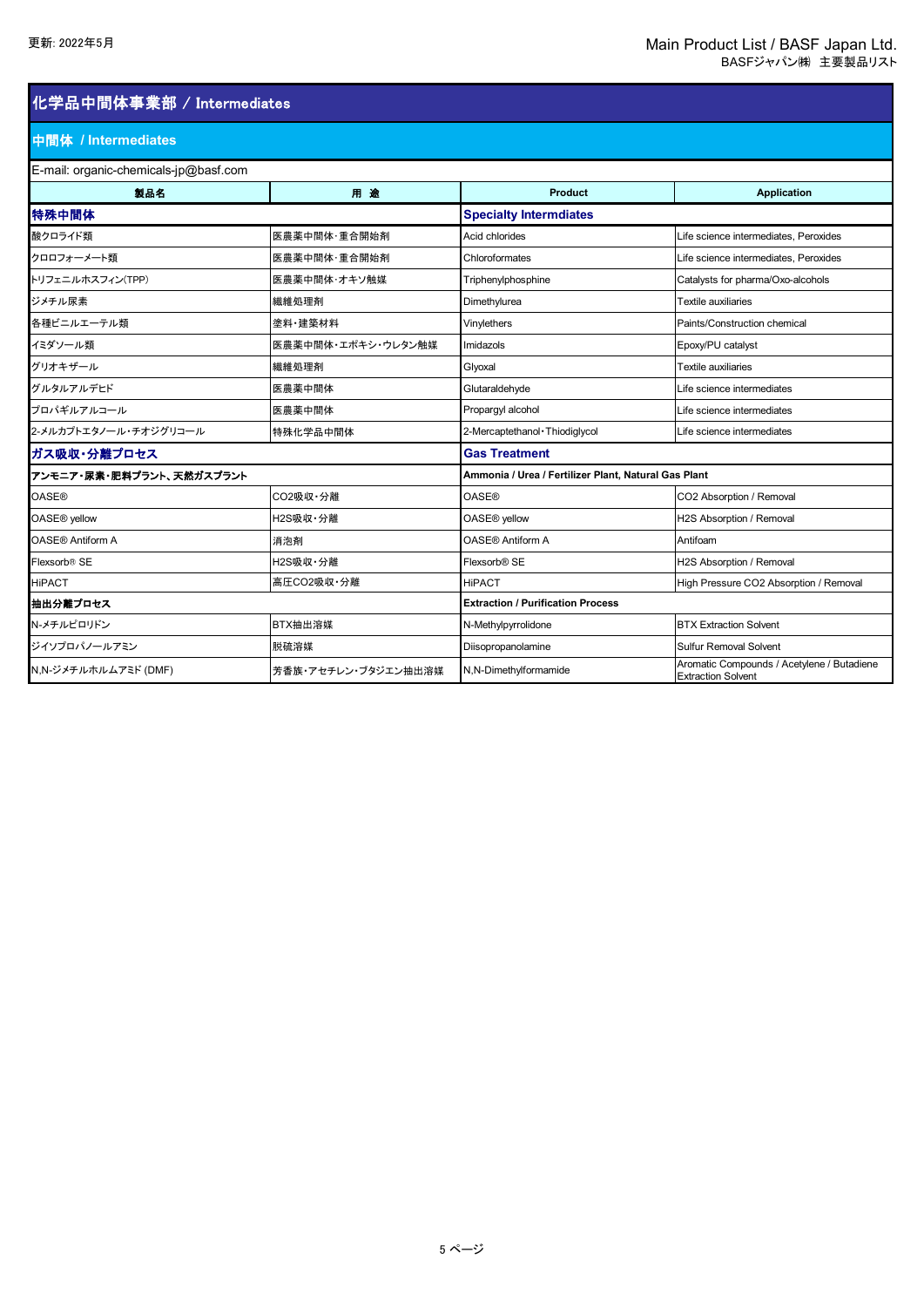## 石油化学品事業部 / Petrochemicals

### 石油化学品 **/ Petrochemicals**

| Tel: 03-5290-3722                |                                            |                                  |                                                                                                                    |
|----------------------------------|--------------------------------------------|----------------------------------|--------------------------------------------------------------------------------------------------------------------|
| 製品名                              | 用途                                         | <b>Product</b>                   | <b>Application</b>                                                                                                 |
| アクリルモノマー                         |                                            | <b>Acrylic Monomers</b>          |                                                                                                                    |
| アクリレートモノマー                       |                                            | <b>Acrylate Monomers</b>         |                                                                                                                    |
| アクリル酸<br>(GAA)                   | 高吸水性樹脂、凝集剤、塗料、<br>粘接着剤、粘度調整剤、<br>特殊エステル原料等 | Acrylic acid                     | Super absorbent polymers, Flocculants,<br>Paints, Adhesives, Glue, Viscosity<br>modifiers, Raw material for esters |
| ブチルアクリレート<br>(BA)                | 塗料、粘接着剤、樹脂改質剤<br>紙加工、アクリルゴム、<br>繊維処理剤等     | <b>Butyl Acrylate</b>            | Paints, Adhesives, Glue, Plastics modifiers,<br>Papers, Acrylic rubbers, Textiles                                  |
| イソブチルアクリレート<br>(IBA)             | 塗料、粘接着剤、樹脂改質剤<br>紙加工、アクリルゴム、<br>繊維処理剤等     | <b>Isobutyl Acrylate</b>         | Paints, Adhesives, Glue, Plastics modifiers,<br>Papers, Acrylic rubbers, Textiles                                  |
| 2-エチルヘキシルアクリレート<br>$(2-EHA)$     | 塗料、粘接着剤、樹脂改質剤<br>紙加工、繊維処理剤等                | 2-Ethylhexyl Acrylate            | Paints, Adhesives, Glue, Plastics modifiers,<br>Papers, Textiles                                                   |
| ターシャリーブチルアクリレート<br>(TBA)         | 塗料、紙加工、樹脂改質剤等                              | tert.-Butyl Acrylate             | Paint, Papers, Plastic modifiers                                                                                   |
| イソデシルアクリレート<br>(IDA)             | 塗料、粘接着剤、粘度調整剤、<br>特殊エステル原料等                | <b>Isodecyl Acrylate</b>         | Paints, Adhesives, Glue, Viscosity<br>modifiers, Raw material for esters                                           |
| ステアリルアクリレート<br>(SA)              | 塗料、粘接着剤、粘度調整剤、<br>特殊エステル原料等                | <b>Stearyl Acrylate</b>          | Paints, Adhesives, Glue, Viscosity<br>modifiers, Raw material for esters                                           |
| ラウリルアクリレート<br>(LA)               | 塗料、樹脂改質剤、UV硬化樹脂等                           | Lauryl Acrylate                  | Paint, Plastic modifiers, UV curable resins                                                                        |
| ベヘニルアクリレート<br>(BEA)              | 塗料、粘接着剤、粘度調整剤、<br>特殊エステル原料等                | <b>Behenyl Acrylate</b>          | Paints, Adhesives, Glue, Viscosity<br>modifiers, Raw material for esters                                           |
| ヒドロキシエチルアクリレート<br>(HEA)          | 塗料、粘接着剤、粘度調整剤、<br>特殊エステル原料等                | 2-Hydroxyethyl Acrylate          | Paints, Adhesives, Glue, Viscosity<br>modifiers. Raw material for esters                                           |
| ヒドロキシプロピルアクリレート<br>(HPA)         | 塗料、UV硬化樹脂等                                 | Hydroxypropyl Acrylate           | Paints, UV curable resins                                                                                          |
| 4-ヒドロキシブチルアクリレート<br>(4HBA)       | 塗料、UV硬化樹脂等                                 | 4-Hydroxybutyl Acrylate          | Paints, UV curable resins                                                                                          |
| エチルジグリコールアクリレート<br>(EDGA)        | 塗料、UV硬化樹脂等                                 | <b>Ethyldiglycol Acrylate</b>    | Paint, UV curable resins                                                                                           |
| プロピルヘプチルアクリレート<br>$(2-PHA)$      | 塗料、粘接着剤、粘度調整剤、<br>特殊エステル原料等                | 2-Propylheptyl Acrylate          | Paints, Adhesives, Glue, Viscosity<br>modifiers, Raw material for esters                                           |
| ジヒドロシクロペンタジエチルアクリレート<br>(DCPA)   | 塗料、粘接着剤、粘度調整剤、<br>特殊エステル原料等                | Dihydrocyclopentadienyl Acrylate | Paints, Adhesives, Glue, Viscosity<br>modifiers, Raw material for esters                                           |
| メタクリレートモノマー                      |                                            | <b>Methacrylate Monomers</b>     |                                                                                                                    |
| シクロヘキシルメタクリレート<br>(CHMA)         | 塗料、粘接着剤、粘度調整剤、<br>特殊エステル原料等                | Cyclohexyl Methacrylate          | Paints, Adhesives, Glue, Viscosity<br>modifiers, Raw material for esters                                           |
| ターシャリーブチルメタクリレート<br>(TBMA)       | 塗料、粘接着剤、粘度調整剤、<br>特殊エステル原料等                | tert.-Butyl Methacrylate         | Paints, Adhesives, Glue, Viscosity<br>modifiers. Raw material for esters                                           |
| ターシャリーブチルメタクリレート LA<br>(TBMA LA) | 塗料、粘接着剤、粘度調整剤<br>特殊エステル原料等                 | tert-Butyl Methacrylate low acid | Paints, Adhesives, Glue, Viscosity<br>modifiers, Raw material for esters                                           |
| ラウリルメタクリレート<br>(LMA)             | 塗料、粘接着剤、粘度調整剤、<br>特殊エステル原料等                | Lauryl Methacrylate              | Paints, Adhesives, Glue, Viscosity<br>modifiers, Raw material for esters                                           |
| ステアリルメタクリレート<br>(SMA)            | 塗料、粘接着剤、粘度調整剤、<br>特殊エステル原料等                | Stearyl Methacrylate             | Paints, Adhesives, Glue, Viscosity<br>modifiers. Raw material for esters                                           |
| ベヘニルメタクリレート<br>(BEMA)            | 塗料、粘接着剤、粘度調整剤、<br>特殊エステル原料等                | Behenyl Methacrylate             | Paints, Adhesives, Glue, Viscosity<br>modifiers, Raw material for esters                                           |
| 可塑剤                              |                                            | Plasticizer                      |                                                                                                                    |
| ヘキサモールディンチ                       | 可塑剤                                        | Hexamoll® DINCH                  | Plasticizer                                                                                                        |
| スペシャリティープラスチック                   |                                            | <b>Specialty Plastics</b>        |                                                                                                                    |
| ネオポール Neopor(EPS)                | 建築用断熱材                                     | Neopor <sup>®</sup> (EPS)        | Thermal insulation for buildings                                                                                   |
| スチロポール(EPS)                      | パッケージング、断熱材 etc                            | Styropor (EPS)                   | Thermal insulation, packaging                                                                                      |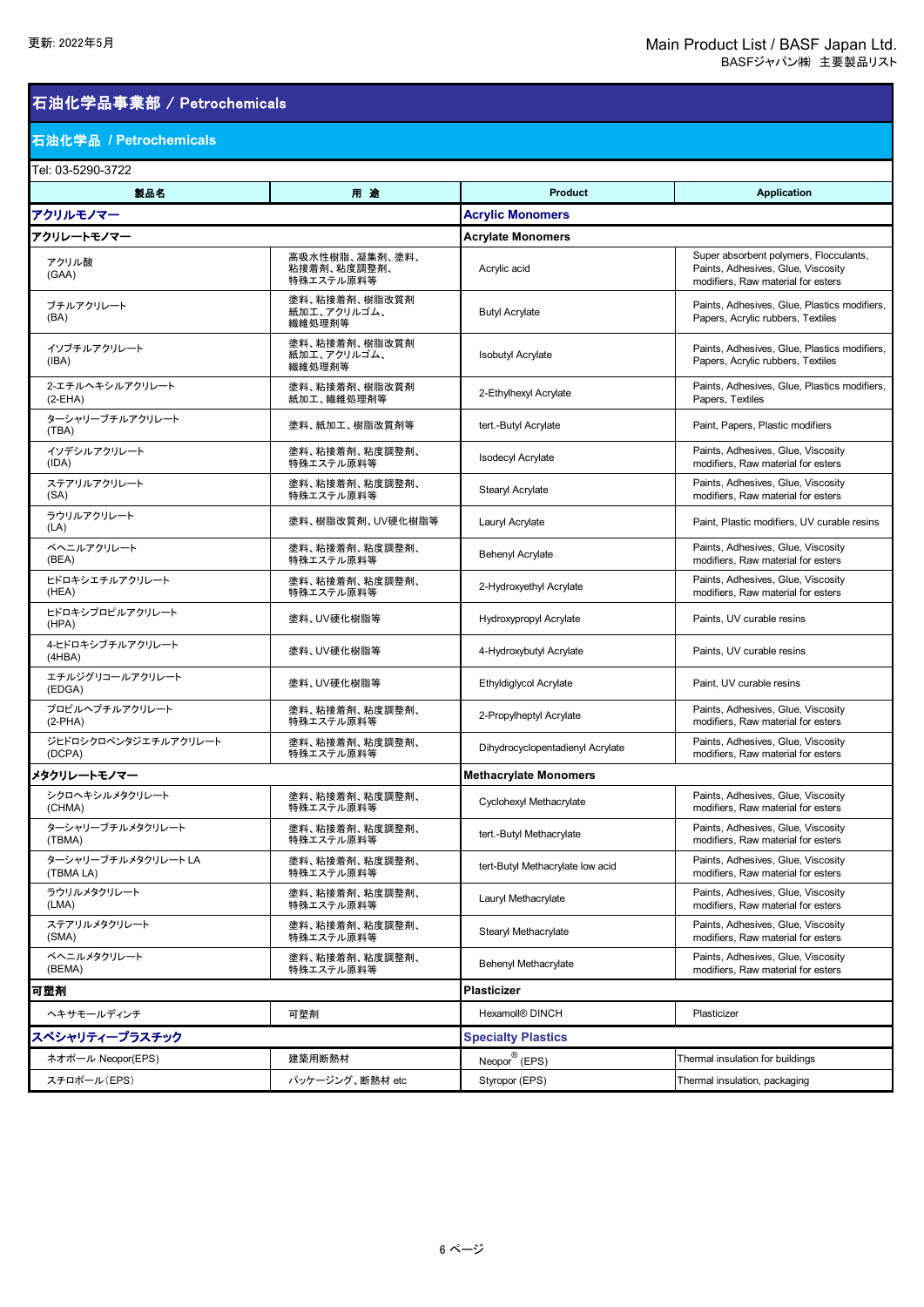## モノマー事業部 / Monomers

### モノマー **/ Monomer**

| Tel: 03-5290-3780            |                              |                                           |                                                           |  |
|------------------------------|------------------------------|-------------------------------------------|-----------------------------------------------------------|--|
| 製品名                          | 用途                           | <b>Product</b>                            | <b>Application</b>                                        |  |
| ポリアミド・中間体                    |                              | <b>Polyamide and Intermediates</b>        |                                                           |  |
| ウルトラミッド <sup>®</sup> A(PA66) | 繊維、コンパウンド等                   | Ultramid $\odot$ A (PA66)                 | Fibers & Textiles, Compound, etc.                         |  |
| —<br>ウルトラミッド B(PA6)          | 繊維、コンパウンド、フィルム、<br>モノフィラメント等 | Ultramid $B(PAG)$                         | Fibers & Textiles, Compound, Film,<br>Monofilaments, etc. |  |
| ウルトラミッド ®C(PA66/6)           | モノフィラメント、フィルム等               | Ultramid $\overline{\text{C}}$ C (PA66/6) | Monofilaments, Film, etc.                                 |  |
| カプロラクタム                      | ポリアミド6 繊維原料・樹脂原料             | Caprolactam                               | Polyamide6 fiber and resin                                |  |
| アジピン酸                        | ポリアミド66、ウレタン、可塑剤原料           | Adipic Acid                               | Polyamide66, Urethane, Plasticizer                        |  |
| AH塩                          | ポリアミド66                      | AH Salt                                   | Polyamide66                                               |  |
| ヘキサメチレンジアミン                  | ポリアミド66、ウレタン原料               | Hexamethylenediamine                      | Polyamide66, Urethane                                     |  |
| 無機薬品類                        |                              | <b>Inorganic Chemicals</b>                |                                                           |  |
| ソディウム・メチラート (ナトリウム・メチラート)    | 医農薬中間体                       | Na Methylate                              | Life science intermediates                                |  |
| ソディウム・エチラート (ナトリウム・エチラート)    | 医農薬中間体                       | Na Ethylate                               | Life science intermediates                                |  |
| 無水塩化鉄                        | 電子材料中間体                      | Ferric Chloride Anhydrous                 | Life science intermediates                                |  |
| 亜硝酸ソーダ                       | 各種合成                         | Sodium nitrite                            | Synthesis                                                 |  |
| ハイドロサルファイト                   | 繊維処理剤                        | Hydrosulfite                              | <b>Textile auxiliaries</b>                                |  |
| 塩化アンモニウム                     | 食添・農薬中間体                     | Ammonium chloride                         | Food additive/agro intermediate                           |  |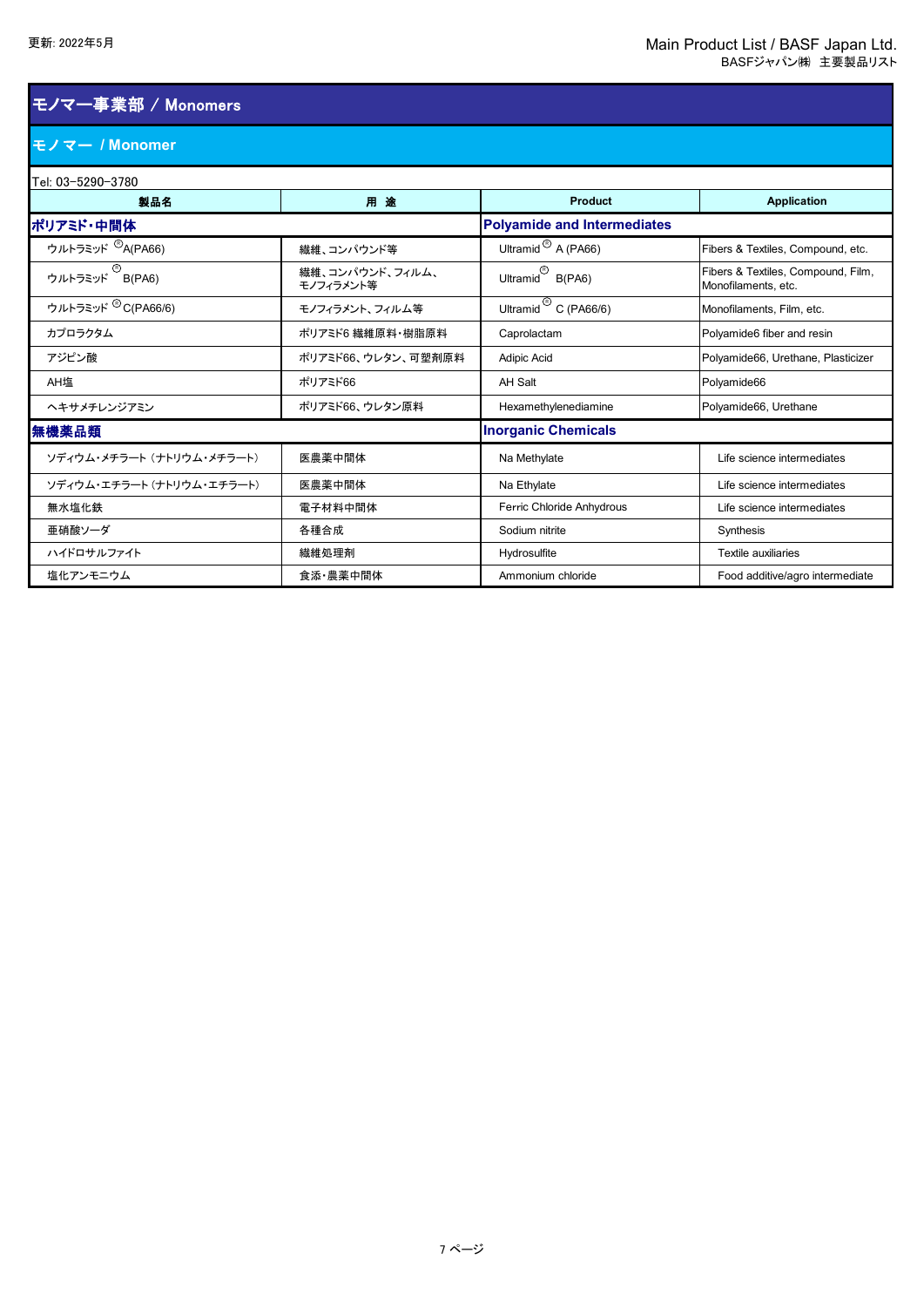## ディスパージョン&レジン事業部 / Dispersions & Resins

### ディスパージョン **/ Dispersion**

Tel: 090-5795-1605

| 製品名               | 用途                                                                                                                                                                          | <b>Product</b>             | <b>Application</b>                                                                                                                                                                                                                                                                                                   |
|-------------------|-----------------------------------------------------------------------------------------------------------------------------------------------------------------------------|----------------------------|----------------------------------------------------------------------------------------------------------------------------------------------------------------------------------------------------------------------------------------------------------------------------------------------------------------------|
|                   | 塗料用<br>建築仕上げ材<br>ライン・コーティング(瓦、<br>サイディングボード)                                                                                                                                |                            | For paint: Architectural paints, Line coatings (roof-tiles, siding<br>boards)                                                                                                                                                                                                                                        |
| アクロナール            | 粘接着用<br>紙ラベル、フィルムラベル、<br>フィルムラミネーション                                                                                                                                        | <b>Acronal®</b>            | For adhesives: Paper labels, Filmic labels, Film to film<br>lamination, Glossy film lamination                                                                                                                                                                                                                       |
|                   | 土木用<br>セメント混和材、<br>セラミックタイル接着剤<br>PVC床用接着剤                                                                                                                                  |                            | For construction: Water proofing membranes, Repair mortar,<br>Ceramic tile adhesives (CTA), PVC flooring adhesives                                                                                                                                                                                                   |
|                   | 不織布、特殊紙用バインダー<br>繊維用                                                                                                                                                        |                            | For fibre bonding: Nonwoven fabrics, Paper impregnation                                                                                                                                                                                                                                                              |
| アクロデュア            | ホルムアルデヒドフリー熱硬化性バインダー(木<br>質、無機質、合成繊維用)                                                                                                                                      | Acrodur <sup>®</sup>       | Formaldehyde-free duroplastic binders for wood, mineral,<br>synthetic fibres                                                                                                                                                                                                                                         |
| エーシーレジン           | 紫外線硬化型粘着剤                                                                                                                                                                   | acResin®                   | UV curable hotmelt for pressure sensitive adhesives                                                                                                                                                                                                                                                                  |
| スチロファン            | 土木用<br>セメント混和材、<br>セラミックタイル接着剤<br>PVC床用接着剤<br>不燃用バインダー、紙コーティング<br>繊維用<br>制震材                                                                                                | Styrofan                   | For construction: Water proofing membranes, Repair mortar,<br>Ceramic tile adhesives (CTA), PVC flooring adhesives<br>For fibre bonding, Nonwoven fabrics, Paper coatings<br>Liquid applied sound dampening (LASD)                                                                                                   |
| ブトナール             | アスファルト改質剤                                                                                                                                                                   | <b>Butonal®</b>            | Asphalt modifiers                                                                                                                                                                                                                                                                                                    |
| バゾホープ             | 硬化促進剤                                                                                                                                                                       | Basophob                   | Additive for fast drying                                                                                                                                                                                                                                                                                             |
| ミクロナール            | 潜熱蓄熱 放熱材                                                                                                                                                                    | Micronal                   | Latent heat storage material (phase change material)                                                                                                                                                                                                                                                                 |
| メルフラックス®          | セメントモルタル・石膏プラスター用高性能減水剤                                                                                                                                                     | Melflux <sup>®</sup>       | Superplasticizer for mortars and plasters                                                                                                                                                                                                                                                                            |
| メルメント®            | セメントモルタル・石膏プラスター用減水剤                                                                                                                                                        | Melment®                   | Plasticizer for mortars and plasters                                                                                                                                                                                                                                                                                 |
| キャスタメント®          | 不定形耐火物用流動化剤                                                                                                                                                                 | Castament <sup>®</sup>     | Fluidizing agent for refractories                                                                                                                                                                                                                                                                                    |
| スタービス®            | セメントモルタル・石膏プラスター用増粘剤                                                                                                                                                        | <b>Starvis<sup>®</sup></b> | Thickener for mortars and plasters                                                                                                                                                                                                                                                                                   |
| ノジン / Resin       |                                                                                                                                                                             |                            |                                                                                                                                                                                                                                                                                                                      |
| Tel: 03-5290-3036 |                                                                                                                                                                             |                            |                                                                                                                                                                                                                                                                                                                      |
|                   |                                                                                                                                                                             |                            |                                                                                                                                                                                                                                                                                                                      |
| 製品名               | 用途                                                                                                                                                                          | Product                    | <b>Application</b>                                                                                                                                                                                                                                                                                                   |
| ラロマー              | 紫外線硬化型アクリレート                                                                                                                                                                | Laromer®                   | Raw material for radiation curing                                                                                                                                                                                                                                                                                    |
| ラロフレックス®          | 塗料・印刷インキ用樹脂(塩ビ共重合体)                                                                                                                                                         | Laroflex®                  | VC-Copolymer (Coating, Printing inks)                                                                                                                                                                                                                                                                                |
| ラロパール             | 塗料・印刷インキ用樹脂 (アルデヒド樹脂)                                                                                                                                                       | Laropal®                   | Aldehyde resins (Coating, Printing inks)                                                                                                                                                                                                                                                                             |
| ラロミン®             | エポキシ硬化剤 (脂環式アミン)                                                                                                                                                            | Laromin <sup>®</sup>       | Epoxy hardeners (Cycloaliphatic diamine)                                                                                                                                                                                                                                                                             |
| ルトナール®            | 塗料・印刷インキ用添加剤                                                                                                                                                                | Lutonal®                   | Soft resins for physical dry coating and printing inks                                                                                                                                                                                                                                                               |
| バソナート®            | ポリイソシアネート (無黄変タイプ)                                                                                                                                                          | <b>Basonat®</b>            | Aliphatic cross linkers for 2 component-PU systems                                                                                                                                                                                                                                                                   |
| ルヴィパール®           | 塗料/印刷インキ用メラミン樹脂                                                                                                                                                             | <b>Luwipal®</b>            | Melamine resins cross linkers for stoving finishers and acid                                                                                                                                                                                                                                                         |
| ソバモール®            | 植物油ベースアルコール                                                                                                                                                                 | <b>SOVERMOL®</b>           | curing coating<br>Bio-based polyol                                                                                                                                                                                                                                                                                   |
| ジョンクリル            | ウレタン樹脂用ポリオール<br>印刷インキ関連<br>水性グラビアインキバインダー<br>水性フレキソインキバインダー<br>顔料分散<br>オーバープリントワニスバインダー<br>機能性コーティング関連<br>水・耐油コーティング<br>フィルムコーティング<br>感熱記録材料のバインダー<br>ヒートシール剤<br>アンカーコーティング | <b>JONCRYL®</b>            | Urethane resin synthesis<br>For Graphic Arts<br>Water based Gravure ink binder<br>Water based Flexo ink binder<br>Pigment dispersions<br>Overprinting varnish<br>For Functional coatings<br>Water & grease resistant coatings<br>Film coatings<br>Binders for thermal paper<br>Heat seal coatings<br>Unchor coatings |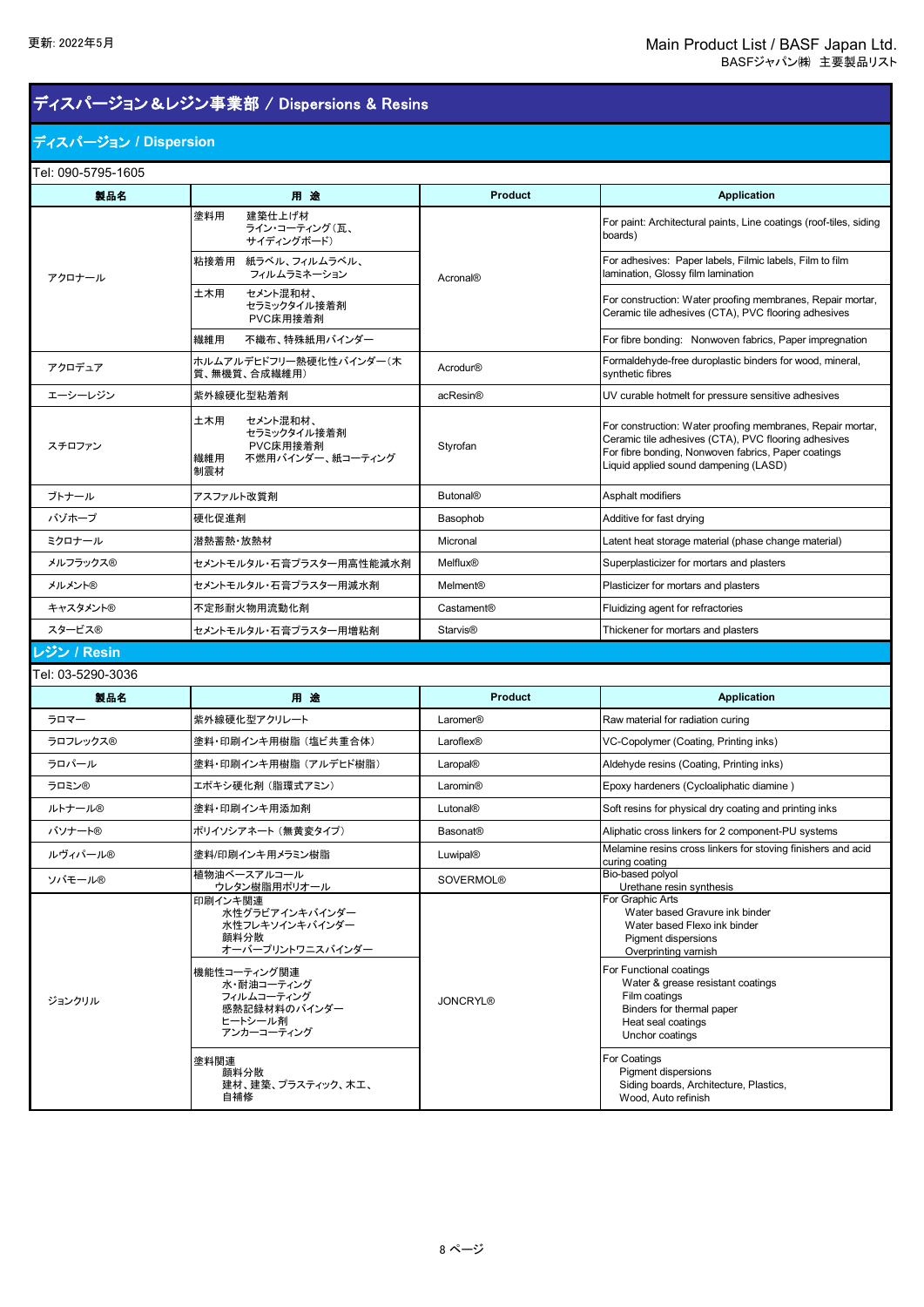## ディスパージョン&レジン事業部 / Dispersions & Resins

エフカ 非水系塗料・印刷インキ用分散剤、消泡剤、湿潤 表面調整剤、増粘剤、可塑剤 Efka®

レオビス コマルジョン用増粘剤 Rheovis® Thickener

#### 添加剤 **/ Performance Additives**

| Tel: 03-5290-3042           |                                     |                         |                                                                                    |  |
|-----------------------------|-------------------------------------|-------------------------|------------------------------------------------------------------------------------|--|
| 製品名                         | 用途                                  | Product                 | <b>Application</b>                                                                 |  |
| イルガノックス®                    | 一次酸化防止剤                             | Irganox®                | <b>Primary Antioxidant</b>                                                         |  |
| イルガロール®                     | 防汚剤 (船舶塗料用)                         | Irgarol <sup>®</sup>    | Marine Antifoulant                                                                 |  |
| イルガガード D®                   | 防藻剤 (塗料用)                           | Irgaguard D®            | Algicide                                                                           |  |
| イルガスタブ®                     | ゲル化防止剤 (UVインキ用)                     | Irgastab <sup>®</sup>   | In-can stabilizer (UV Inks)                                                        |  |
| リグノスタブ®                     | 木工用光安定剤                             | Lignostab®              | Lightstabilizer (Wood)                                                             |  |
| チヌビン®                       | 紫外線吸収剤・光安定剤 (塗料・印刷インキ・電子<br>材料 写真用) | <b>Tinuvin®</b>         | UV Absorber, HALS (Paint, Printing inks, Electoronic materials<br>and Photo Paper) |  |
| チノパール®                      | 蛍光増白剤 (塗料・印刷インキ・接着剤&シーラント<br>用)     | <b>Tinopal®</b>         | Optical Brightner (Paint, Printing inks and Adhesive & Sealants)                   |  |
| ユーブイエー                      | 高分子型紫外線吸収剤                          | <b>UVA</b>              | UV-stabilizer                                                                      |  |
| マグネティック ピグメント               | 磁性顔料 (印刷インキ用、リボン用)                  | <b>Magnetic Pigment</b> | Magnetic pigments                                                                  |  |
| 添加剤 / Formulation Additives |                                     |                         |                                                                                    |  |
|                             |                                     |                         |                                                                                    |  |
| 製品名                         | 用途                                  | Product                 | <b>Application</b>                                                                 |  |
| レオビス®                       | 水系塗料・印刷インキ・エマルション用増粘剤               | <b>Rheovis®</b>         | Rheology modifiers (Water-based Paints, Printing Inks and<br>Emulsion)             |  |
| アタゲル                        | 水系塗料・印刷インキ用増粘剤                      | Attagel                 | Rheology modifiers (Water-based Paints, Printing Inks)                             |  |

ハイドロパラート インストンの 水系塗料・印刷インキ・エマルション用湿潤表面調整剤 Hydropalat® Metting and surface modifiers (Water-based Paints, Printing

ディスペックス インタン - 水系塗料・印刷インキ用分散剤 - - - - - - - Dispex® - - - - - Dispex® - - - Dispersing Agents (Water-based Paints, Printing inks and Dispex® - - - - - - Adhesive & Sealant)

ディスペックス ウルトラ オ系塗料・印刷インキ用分散剤 Dispex® Ultra Dispex® Ultra Dispersing Agents (Water-based Paintsand Printing inks) フォーマスター 水系塗料・印刷インキ・エマルション用消泡剤 Foamaster® Defoamers (Water-based Paints, Printing Inks and Emulsion) フォームスター 水系塗料・印刷インキ・エマルション用消泡剤 FoamStar® Defoamers (Water-based Paints, Printing Inks and Emulsion)

ロクサノール 水系塗料・印刷インキ・エマルション用造膜助剤、 可塑剤、オーブンタイム延長剤 Loxanol® Film-forming agents (Water-based Paints, Printing Inks and

Inks and Emulsion)

Adhesive&Sealant)

Emulsion)

Printing inks)

Dispersing agents, Defoamers, Wetting and Surface modifiers, Rheology modifiers and Plasticizers (Non-aqueous paints and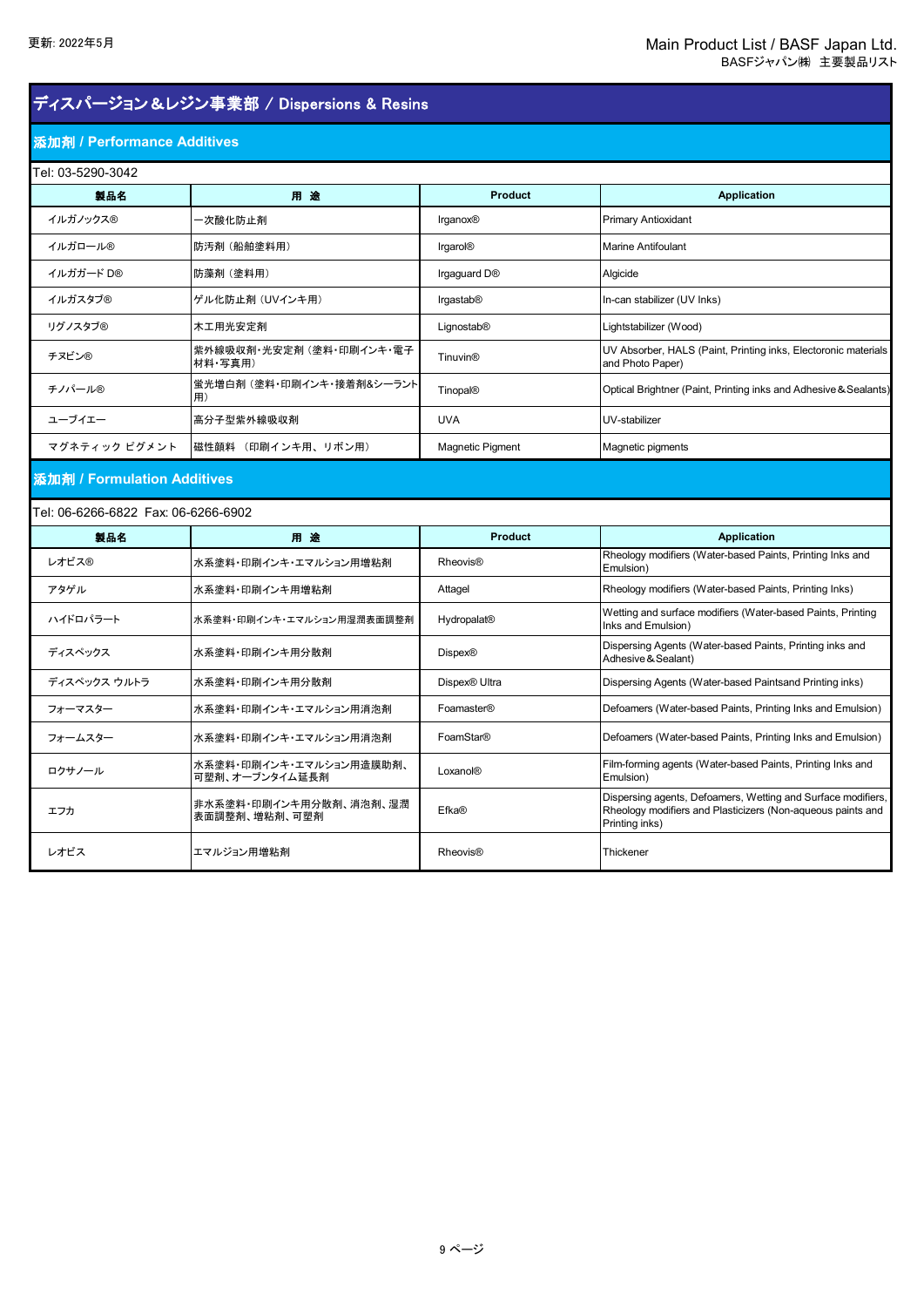## ディスパージョン&レジン事業部 / Dispersions & Resins

### エレクトロニック マテリアルズ **/ Electronic Materials**

| Tel: 03-5290-3054                |                                         |                                                        |                                              |  |
|----------------------------------|-----------------------------------------|--------------------------------------------------------|----------------------------------------------|--|
| 製品名                              | 用途                                      | <b>Product</b>                                         | <b>Application</b>                           |  |
| イルガキュア®                          | 光重合開始剤 (電子材料用)                          | <b>Irgacure®</b>                                       | Photoinitiator (Electnic materials)          |  |
| パリオカラー LC 242                    | ディスプレイケミカル                              | Paliocolor® LC 242                                     | <b>Display Chemicals</b>                     |  |
| パリオカラー LC 756                    | ディスプレイケミカル                              | Paliocolor® LC 756                                     | <b>Display Chemicals</b>                     |  |
| ヒドロキシルアミン フリーベース 医農薬中間体          |                                         | Hydroxylamine Free Base                                | Life science intermediates                   |  |
| 硫酸ヒドロキシルアミン                      | 医農薬中間体                                  | Hydroxylamine sulfate                                  | Life science intermediates                   |  |
| カルボニル鉄粉                          | 雷子部品 金属射出成型材料                           | Carbonyl iron powder                                   | Metal injection molding, Electronics parts   |  |
| 三フッ化ホウ素                          | 医農薬中間体                                  | Boron trifluoride                                      | Life science intermediates                   |  |
| キャタモールド                          | 金属射出成型                                  | Catamold®                                              | Metal injection molding                      |  |
| ヒドロキシルアミンフリーベース<br>(HAFB) EG     | 電子材料基礎化学品 (無機系)                         | Hydroxylamine Free Base (HAFB) EG                      | Basic Electronic Chemicals (Inorganic)       |  |
| メチルピロリドン(NMP) UP (重<br>金属5ppb以下) | 電子材料基礎化学品 (有機系)                         | Methylpyrrolidone (NMP) UP<br>(metal content max 5ppb) | Basic Electronic Chemicals (Organic Solvent) |  |
| メチルピロリドン(NMP) EL                 | 電子材料基礎化学品 (有機系)                         | Methylpyrrolidone (NMP) EL                             | Basic Electronic Chemicals (Organic Solvent) |  |
| ジメチルアセトアミド(DMAC)<br>EG           | 電子材料基礎化学品 (有機系)                         | Dimethylacetamide (DMAC) EG                            | Basic Electronic Chemicals (Organic Solvent) |  |
| EG                               | -<br>イソプロパノールアミン(MIPOA) 電子材料基礎化学品 (有機系) | Isopropanolamine (MIPOA) EG                            | Basic Electronic Chemicals (Organic Solvent) |  |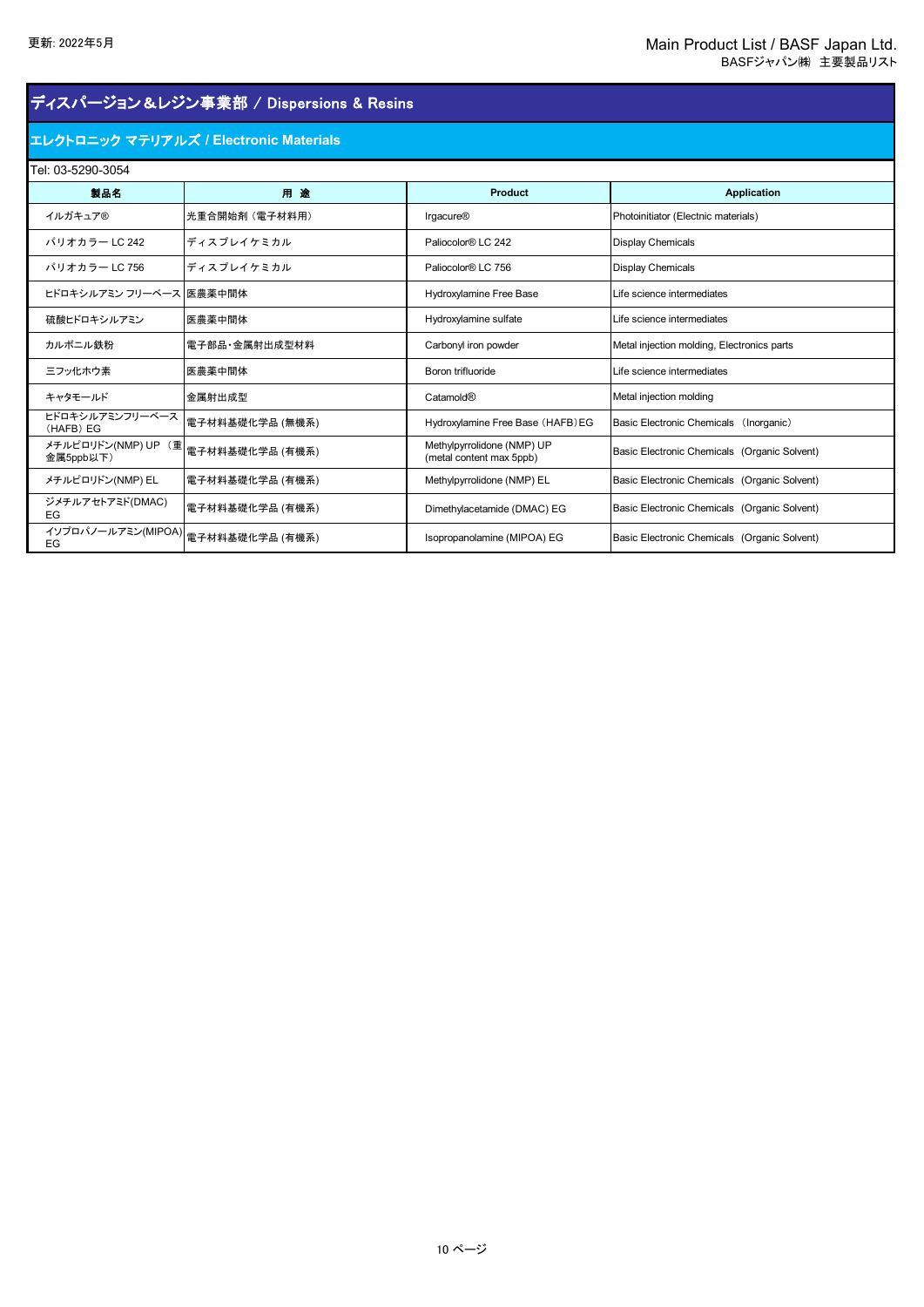| パフォーマンス・ケミカルズ事業部 / Performance Chemicals |                                     |                          |                                          |  |  |
|------------------------------------------|-------------------------------------|--------------------------|------------------------------------------|--|--|
|                                          | プラスチック添加剤 / Plastic Additives       |                          |                                          |  |  |
| Tel: 03-5290-3080                        | plastic additives.EVPJAPAN@basf.com |                          |                                          |  |  |
| 製品名                                      | 用途                                  | <b>Product</b>           | <b>Application</b>                       |  |  |
| ユビナール                                    | 紫外線吸収剤·光安定剤                         | <b>Uvinul®</b>           | UV-stabilizer                            |  |  |
| キマソーブ®                                   | 光安定剤 紫外線吸収剤                         | <b>CHIMASSORB®</b>       | Light Stabilizer, UV Absorber            |  |  |
| フレイムスタブ®                                 | 難燃剤                                 | <b>FLAMESTAB®</b>        | Flame Retardant                          |  |  |
| イルガクリア®                                  | 透明核剤                                | <b>IRGACLEAR®</b>        | Clarifier                                |  |  |
| イルガフォス®                                  | 酸化防止剤                               | <b>IRGAFOS®</b>          | Antioxidant                              |  |  |
| イルガノックス®                                 | 酸化防止剤                               | <b>IRGANOX®</b>          | Antioxidant                              |  |  |
| イルガノックスBシリース                             | 酸化防止剤                               | <b>IRGANOX B series</b>  | Antioxidant                              |  |  |
| イルガノックスCBシリーズ                            | 酸化防止剤                               | <b>IRGANOX CB series</b> | Antioxidant                              |  |  |
| イルガノックスMD                                | 金属不活性化剤                             | <b>IRGANOX MD</b>        | <b>Metal Deactivator</b>                 |  |  |
| イルガスタブ®                                  | 酸化防止剤                               | <b>IRGASTAB®</b>         | Antioxidant                              |  |  |
| イルガスタット®                                 | 帯電防止剤                               | <b>IRGASTAT®</b>         | Anti-static Agent                        |  |  |
| イルガテック®                                  | 樹脂改質剤                               | <b>IRGATEC®</b>          | Polymer Modifier                         |  |  |
| イルガサイクル™                                 | プラスチック添加剤の<br>リサイクルソルーション           | IrgaCycle ™              | Recycling Solution for plastic additives |  |  |
| メラポア® MC                                 | 難燃剤                                 | <b>MELAPUR®</b>          | Flame Retardant                          |  |  |
| メラポア® 200                                | 難燃剤                                 | <b>MELAPUR®</b>          | Flame Retardant                          |  |  |
| チヌビン®                                    | 紫外線吸収剤                              | <b>TINUVIN®</b>          | <b>UV Absorber</b>                       |  |  |
| チヌビン®                                    | 光安定剤                                | <b>TINUVIN®</b>          | Light Stabilizer                         |  |  |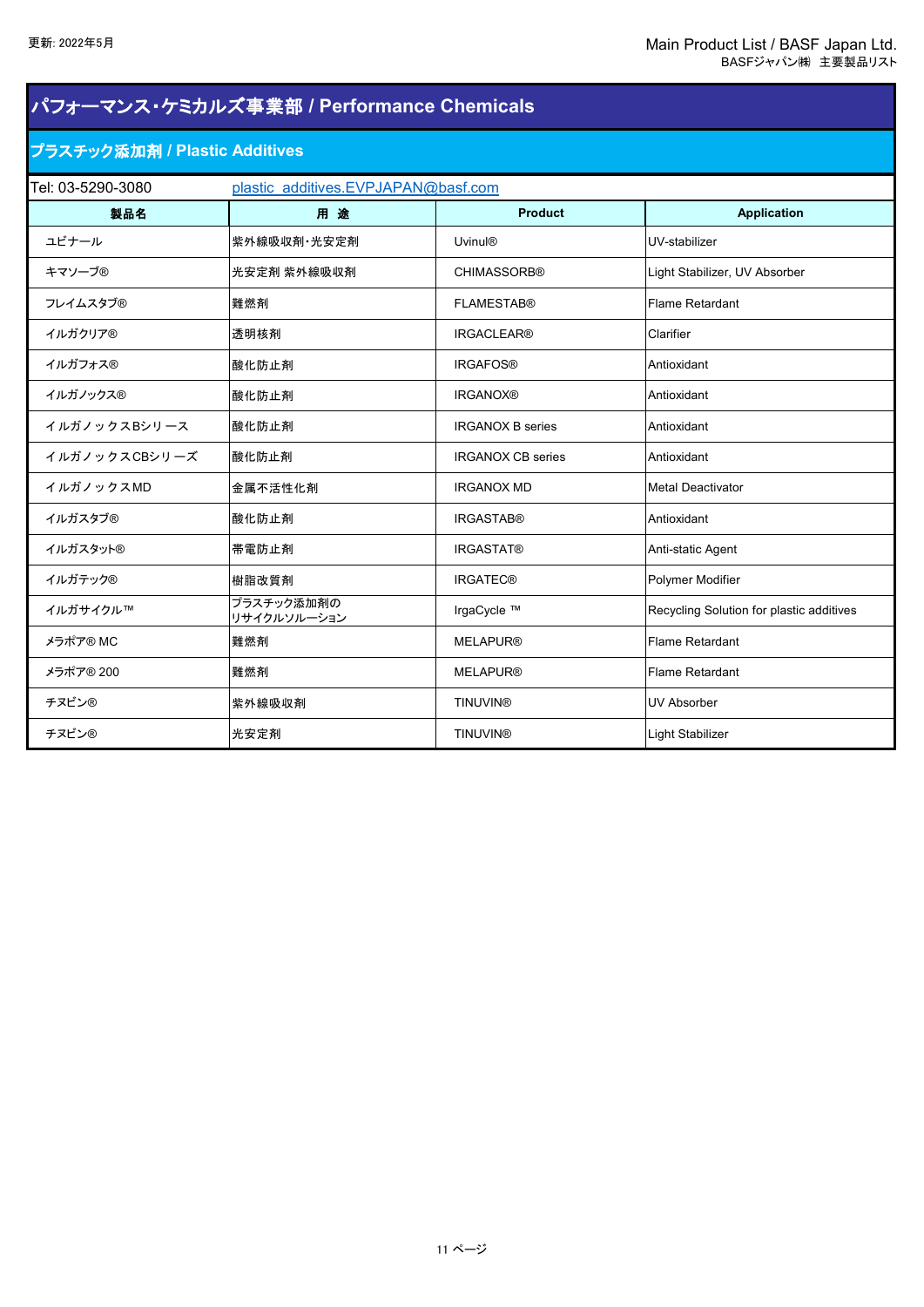| パフォーマンス・ケミカルズ事業部 / Performance Chemicals |                                                                                    |                              |                                                         |
|------------------------------------------|------------------------------------------------------------------------------------|------------------------------|---------------------------------------------------------|
|                                          | PIB · 潤滑油 · 燃料添加剤 / Fuel and Lubricant Solutions                                   |                              |                                                         |
|                                          | Tel: 03-5290-3000 お問い合わせフォームまで https://www.basf.com/jp/ja/tools/legal/contact.html |                              |                                                         |
| 製品名                                      | 用途                                                                                 | <b>Product</b>               | <b>Application</b>                                      |
| ケロピュア®                                   | ガソリン清浄剤、ディーゼル清浄剤                                                                   | Keropur®                     | Gasoline detergent package, Diesel<br>detergent package |
| グリソパール®                                  | ポリイソブチレンもしくはポリイソブテン、<br>潤滑油添加剤用途                                                   | Glissopal®                   | Lubricant additive                                      |
| オパノール®                                   | ポリイソブチレンもしくはポリイソブテン、<br>ガム、粘着材、ゴム添加剤用途                                             | Oppanol®                     | Chewing gum, Adhesive, Rubber                           |
| グリサンチン®                                  | 自動車用エンジンクーラント                                                                      | Glysantin <sup>®</sup>       | <b>Engine Coolant</b>                                   |
| ハイドロウラン®                                 | 自動車用ブレーキ液                                                                          | <b>Hydraulan<sup>®</sup></b> | <b>Brake fluids</b>                                     |
| イルガノックス エル®                              | 潤滑油用酸化防止剤                                                                          | <b>IRGANOX L®</b>            | Lubricant additive                                      |
| イルガルーブ®                                  | 潤滑油用摩擦低減剤、極圧剤                                                                      | <b>IRGALUBE®</b>             | Lubricant additive                                      |
| イルガフォス®                                  | 潤滑油用摩擦低減剤、極圧剤                                                                      | <b>IRGAFOS®</b>              | Lubricant additive                                      |
| イルガメット®                                  | 潤滑油用金属不活性剤                                                                         | <b>IRGAMET®</b>              | Lubricant additive                                      |
| イルガコア®                                   | 潤滑油用防錆剤                                                                            | <b>IRGACOR®</b>              | Lubricant additive                                      |
| イルガフロー                                   | 粘度指数向上剤、流動点降下剤                                                                     | <b>IRGAFLO</b>               | Lubricant additive                                      |
| イルガマルジ®                                  | 金属加工油用添加剤                                                                          | <b>IRGAMULSE®</b>            | Lubricant additive                                      |
| サルコシル オー®                                | 潤滑油用防錆剤                                                                            | Sarkosyl O®                  | Lubricant additive                                      |
| アミン オー                                   | 潤滑油用防錆剤                                                                            | Amine O                      | Lubricant additive                                      |
| シナティブ® AC AMH                            | 潤滑油消泡剤                                                                             | <b>SYNATIVE® AC AMH</b>      | Defoamer                                                |
| シナティブ® AC                                | 潤滑油用乳化剤                                                                            | <b>SYNATIVE® AC</b>          | Emulsifier                                              |
| シナティブ® AL                                | 脂肪族アルコール、潤滑油用可溶化剤                                                                  | <b>SYNATIVE® AL</b>          | Solubilizer                                             |
| シナティブ® ES                                | 脂肪酸エステル 潤滑油用ベースオイ<br>ル用途                                                           | SYNATIVE® ES                 | Synthetic ester / Base oil                              |
| エムガード® ATF                               | オートマチックトランスミッシオンオイル                                                                | <b>EMGARD® ATF</b>           | Automatic transmission oil                              |
| エムガード® MTF                               | マニュアルトランスミッシオンオイル                                                                  | <b>EMGARD® MTF</b>           | Manual transmission oil                                 |
| エムガード® DCT                               | デュアルクラッチトランスミッショ<br>ンオイル                                                           | <b>EMGARD® DCT</b>           | Dual Clutch Transmission Oil                            |
| エムガード® RW-B                              | 高速鉄道ギアーオイル                                                                         | <b>EMGARD® RW-B</b>          | High speed train gear oil                               |
| エムガード® 2100/2150シリーズ                     | コンプレッサーオイル                                                                         | EMGARD® 2100/2150 series     | Synthetic compressor oil (PAO)                          |
| エムガード®HF EAL 501                         | 生分解性作動油                                                                            | Emgard ® HF EAL 501          | Biodegradable hydraulic fluid                           |
| エムガード®HF EAL 601                         | 生分解性作動油                                                                            | Emgard ® HF EAL 601          | Biodegradable hydraulic fluid                           |
| エムガード®HF EAL 801                         | 生分解性作動油                                                                            | Emgard ® HF EAL 801          | Biodegradable hydraulic fluid                           |
| プルラセーフ HL-HFC 46                         | 難燃性作動油                                                                             | Plurasafe HL-HFC 46          | Fire Resistance Hydraulic Fluid                         |
| プルラセーフ WGF 46 FG                         | 難燃性作動油・食品グレード                                                                      | Plurasafe WGF 46 FG          | FM food approval, USDA/NSF H-1<br>registration          |
| プルラセーフ GLWI                              | マリン・製紙ウエットエンドギアーオイル                                                                | Plurasafe GL WI              | Water insoluble                                         |
| SC850 エコシンナー                             | フードグレード ギアーオイル                                                                     | Plurasafe GL FG              | H1 approval                                             |
| エムガード® RF 68SL                           | 冷凍機油                                                                               | Emgard ® RF 68SL             | Refrigerating Oil                                       |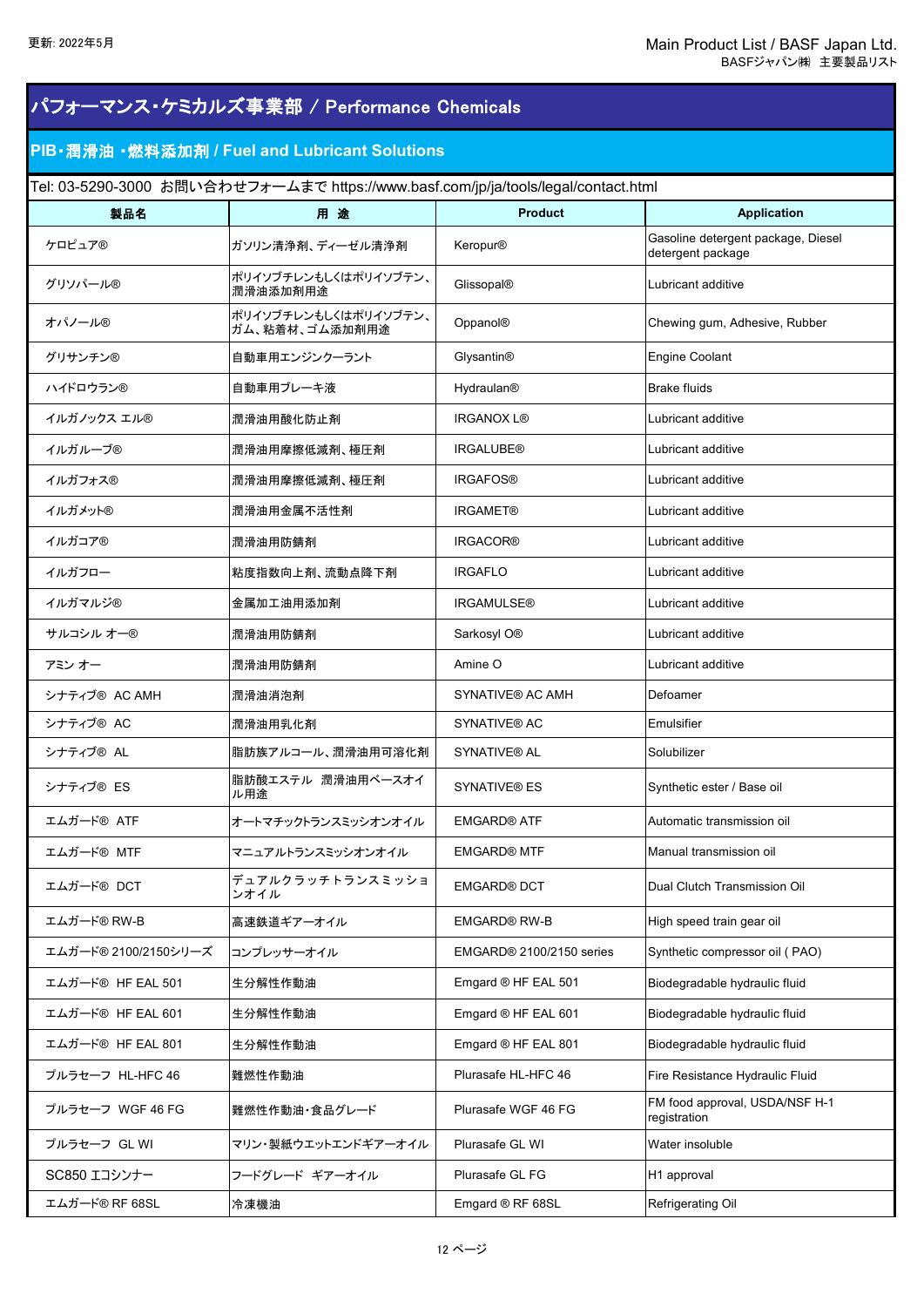| パフォーマンス・ケミカルズ事業部 / Performance Chemicals |                                                                                    |                       |                                    |  |  |
|------------------------------------------|------------------------------------------------------------------------------------|-----------------------|------------------------------------|--|--|
|                                          | PIB · 潤滑油 · 燃料添加剤 / Fuel and Lubricant Solutions                                   |                       |                                    |  |  |
|                                          | Tel: 03-5290-3000 お問い合わせフォームまで https://www.basf.com/jp/ja/tools/legal/contact.html |                       |                                    |  |  |
| 製品名                                      | 用途                                                                                 | <b>Product</b>        | <b>Application</b>                 |  |  |
| エムガード® RF S                              | 冷凍機油                                                                               | Emgard $@$ RF S       | Refrigerating Oil                  |  |  |
| プルラセーフ CL Gas 9                          | ガスコンプレッサー                                                                          | Plurasafe CL Gas 9    | Hydrocarbon & Inert gas compressor |  |  |
| プルラセーフ CL HC 1400                        | エチレンハイパーコンプレッサー                                                                    | Plurasafe CL HC 1400  | Ethylen hypercompressor            |  |  |
| プルラセーフ CL 4000                           | エ業用コンプレッサー                                                                         | Plurasafe CL 4000     | Industrial air compressor          |  |  |
| プルラセーフ CL 6000                           | エ業用コンプレッサー                                                                         | Plurasafe CL 6000     | Industrial air compressor          |  |  |
| プルラセーフ CL HC 1400S                       | エチレンハイパーコンプレッサー                                                                    | Plurasafe CL HC 1400S | Ethylen hypercompressor            |  |  |
| プルラセーフ CL HC 1500                        | エチレンハイパーコンプレッサー                                                                    | Plurasafe CL HC 1500  | Ethylen hypercompressor            |  |  |
| ルワックス                                    | MB、インキ、離型剤、ポリッシュ                                                                   | Luwax®                | MB, Ink, Lubricant, Polish         |  |  |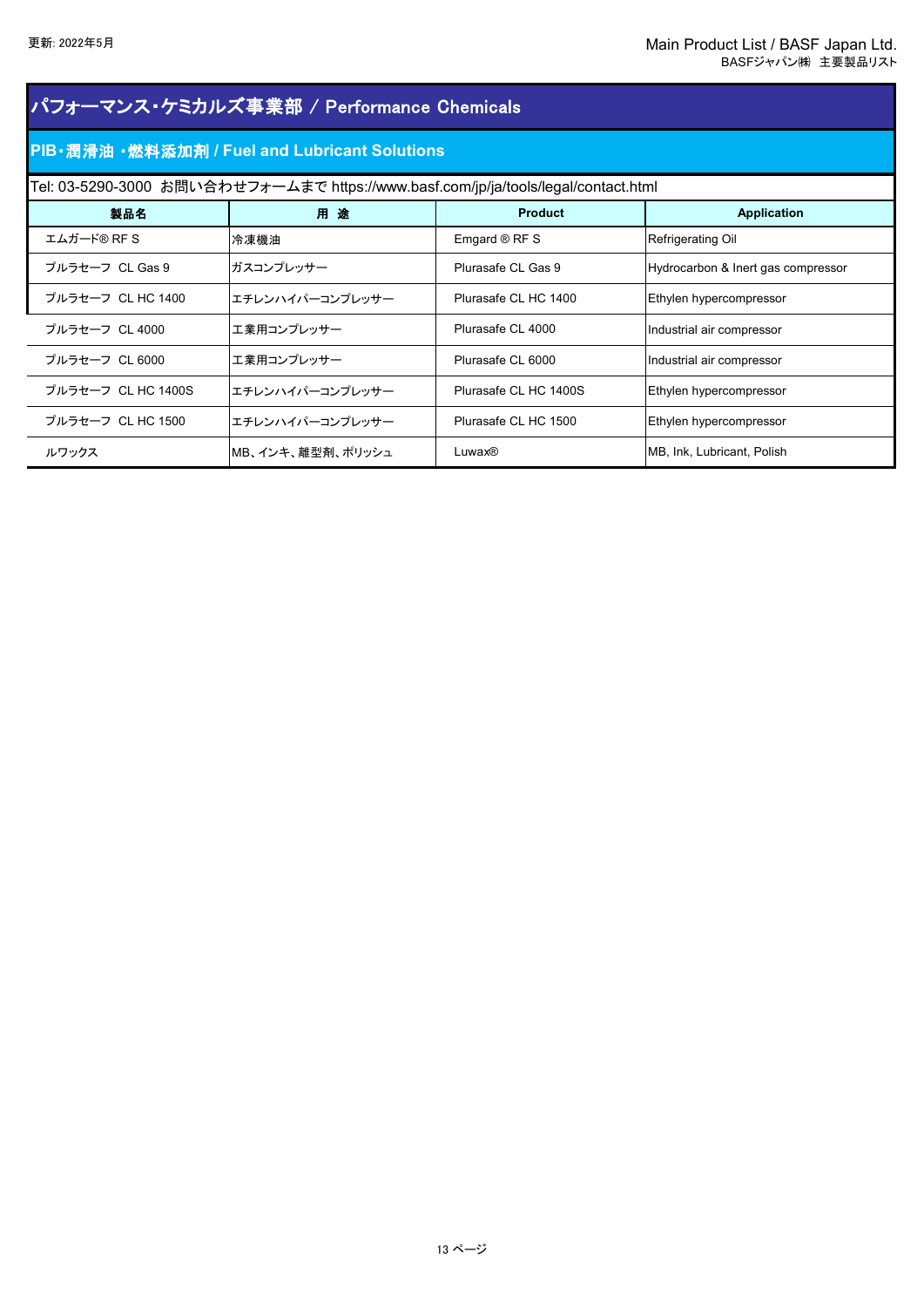# パフォーマンス・ケミカルズ事業部 / Performance Chemicals

### カオリン **/ Kaolin**

Tel: 03-5290-3000 お問い合わせフォームまで https://www.basf.com/jp/ja/tools/legal/contact.html

| 製品名                        | 用途                                | <b>Product</b>             | <b>Application</b>                                           |
|----------------------------|-----------------------------------|----------------------------|--------------------------------------------------------------|
| ANSILEX 93® DRY            | コーティングやフィリング用途に使用さ<br>れる無機顔料(製紙用) | ANSILEX 93® DRY            | Mineral pigment used in Coating or<br>Filling<br>(for paper) |
| <b>ANSILEX® DRY</b>        | コーティングやフィリング用途に使用さ<br>れる無機顔料(製紙用) | <b>ANSILEX® DRY</b>        | Mineral pigment used in Coating or<br>Filling<br>(for paper) |
| ASP <sup>®</sup> 109       | コーティングやフィリング用途に使用さ<br>れる無機顔料(製紙用) | ASP <sup>®</sup> 109       | Mineral pigment used in Coating or<br>Filling<br>(for paper) |
| ASP <sup>®</sup> 179       | コーティングやフィリング用途に使用さ<br>れる無機顔料(製紙用) | ASP <sup>®</sup> 179       | Mineral pigment used in Coating or<br>Filling<br>(for paper) |
| ASP <sup>®</sup> 609       | コーティングやフィリング用途に使用さ<br>れる無機顔料(製紙用) | ASP <sup>®</sup> 609       | Mineral pigment used in Coating or<br>Filling<br>(for paper) |
| ASP <sup>®</sup> 679       | コーティングやフィリング用途に使用さ<br>れる無機顔料(製紙用) | ASP® 679                   | Mineral pigment used in Coating or<br>Filling<br>(for paper) |
| <b>METAMAX®</b>            | コーティングやフィリング用途に使用さ<br>れる無機顔料      | <b>METAMAX®</b>            | Mineral pigment used in Coating or<br>Filling                |
| ASP <sup>®</sup> 101       | コーティングやフィリング用途に使用さ<br>れる無機顔料      | ASP <sup>®</sup> 101       | Mineral pigment used in Coating or<br>Filling                |
| ASP <sup>®</sup> 170       | コーティングやフィリング用途に使用さ<br>れる無機顔料      | ASP <sup>®</sup> 170       | Mineral pigment used in Coating or<br>Filling                |
| ASP <sup>®</sup> 172       | コーティングやフィリング用途に使用さ<br>れる無機顔料      | ASP <sup>®</sup> 172       | Mineral pigment used in Coating or<br>Filling                |
| ASP <sup>®</sup> 200       | コーティングやフィリング用途に使用さ<br>れる無機顔料      | ASP <sup>®</sup> 200       | Mineral pigment used in Coating or<br>Filling                |
| ASP® 400P                  | コーティングやフィリング用途に使用さ<br>れる無機顔料      | ASP® 400P                  | Mineral pigment used in Coating or<br>Filling                |
| ASP <sup>®</sup> 600       | コーティングやフィリング用途に使用さ<br>れる無機顔料      | ASP <sup>®</sup> 600       | Mineral pigment used in Coating or<br>Filling                |
| ASP® 602                   | コーティングやフィリング用途に使用さ<br>れる無機顔料      | ASP <sup>®</sup> 602       | Mineral pigment used in Coating or<br>Filling                |
| ASP <sup>®</sup> 802       | コーティングやフィリング用途に使用さ<br>れる無機顔料      | ASP <sup>®</sup> 802       | Mineral pigment used in Coating or<br>Filling                |
| ASP <sup>®</sup> 900       | コーティングやフィリング用途に使用さ<br>れる無機顔料      | ASP® 900                   | Mineral pigment used in Coating or<br>Filling                |
| ASP® G90                   | コーティングやフィリング用途に使用さ<br>れる無機顔料      | ASP® G90                   | Mineral pigment used in Coating or<br>Filling                |
| ASP® G92                   | コーティングやフィリング用途に使用さ<br>れる無機顔料      | ASP® G92                   | Mineral pigment used in Coating or<br>Filling                |
| ASP® NC X-1                | コーティングやフィリング用途に使用さ<br>れる無機顔料      | ASP® NC X-1                | Mineral pigment used in Coating or<br>Filling                |
| <b>BUCA®</b>               | コーティングやフィリング用途に使用さ<br>れる無機顔料      | <b>BUCA®</b>               | Mineral pigment used in Coating or<br>Filling                |
| <b>MATTEX®</b>             | コーティングやフィリング用途に使用さ<br>れる無機顔料      | <b>MATTEX®</b>             | Mineral pigment used in Coating or<br>Filling                |
| Satintonr <sup>®</sup> 5HB | コーティングやフィリング用途に使用さ<br>れる無機顔料      | Satintonr <sup>®</sup> 5HB | Mineral pigment used in Coating or<br>Filling                |
| SATINTONE W/WHITETEX®      | コーティングやフィリング用途に使用さ<br>れる無機顔料      | SATINTONE W/WHITETEX®      | Mineral pigment used in Coating or<br>Filling                |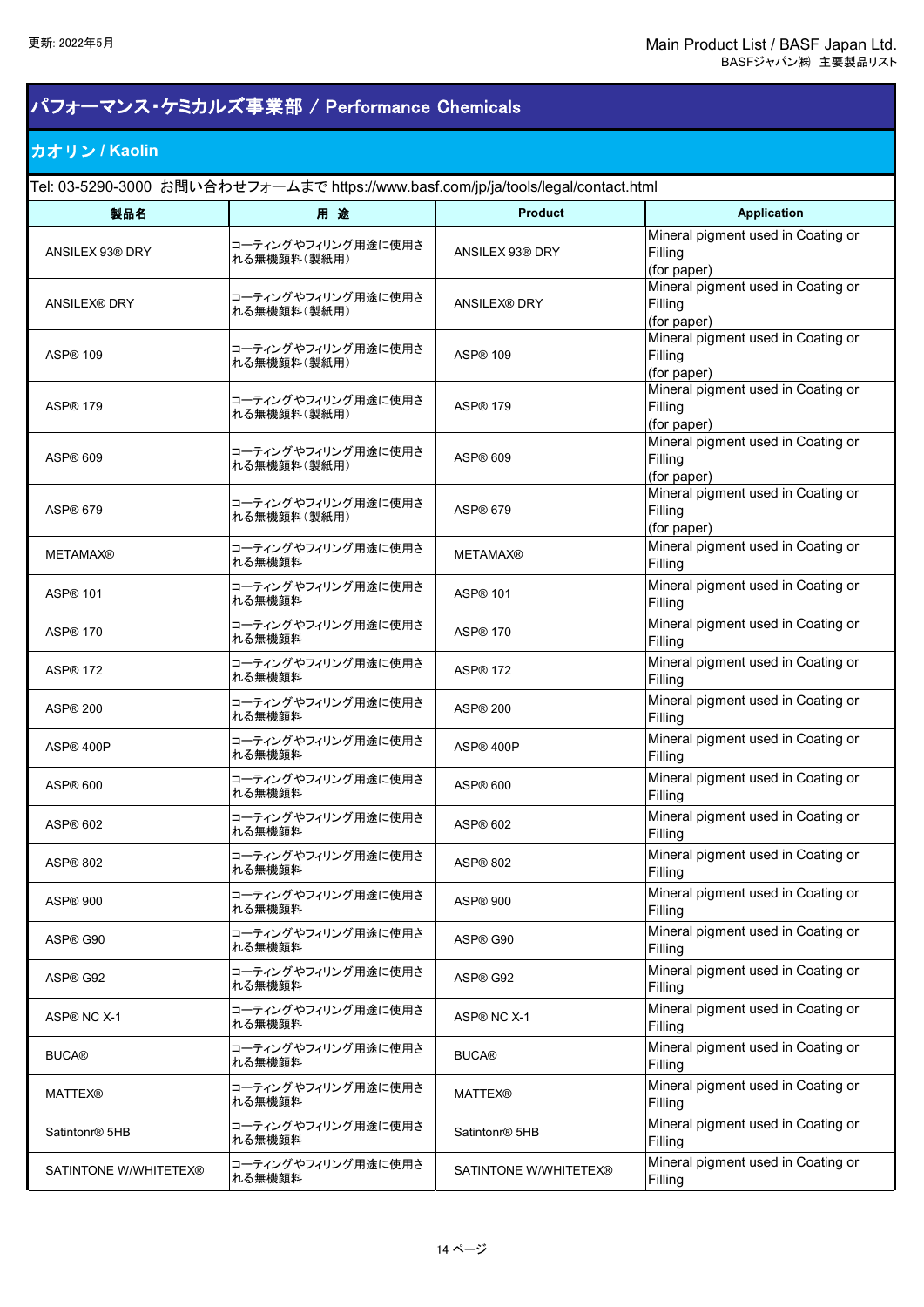# カオリン **/ Kaolin** パフォーマンス・ケミカルズ事業部 / Performance Chemicals

Tel: 03-5290-3000 お問い合わせフォームまで https://www.basf.com/jp/ja/tools/legal/contact.html

| 製品名            | 用途                           | <b>Product</b> | <b>Application</b>                            |
|----------------|------------------------------|----------------|-----------------------------------------------|
| Translink® 37  | コーティングやフィリング用途に使用さ<br>れる無機顔料 | Translink® 37  | Mineral pigment used in Coating or<br>Filling |
| Translink® 445 | コーティングやフィリング用途に使用さ<br>れる無機顔料 | Translink® 445 | Mineral pigment used in Coating or<br>Filling |
| Translink® 77  | コーティングやフィリング用途に使用さ<br>れる無機顔料 | Translink® 77  | Mineral pigment used in Coating or<br>Filling |
| Ultrex® 96     | コーティングやフィリング用途に使用さ<br>れる無機顔料 | Ultrex® 96     | Mineral pigment used in Coating or<br>Filling |
| Ultrex® HP     | コーティングやフィリング用途に使用さ<br>れる無機顔料 | Ultrex® HP     | Mineral pigment used in Coating or<br>Filling |
| M02-004        | コーティングやフィリング用途に使用さ<br>れる無機顔料 | M02-004        | Mineral pigment used in Coating or<br>Filling |
| SC850 エコシンナー   | コーティングやフィリング用途に使用さ<br>れる無機顔料 | M03-022        | Mineral pigment used in Coating or<br>Filling |
| M03-023        | コーティングやフィリング用途に使用さ<br>れる無機顔料 | M03-023        | Mineral pigment used in Coating or<br>Filling |
| M03-027        | コーティングやフィリング用途に使用さ<br>れる無機顔料 | M03-027        | Mineral pigment used in Coating or<br>Filling |
| M12-010        | コーティングやフィリング用途に使用さ<br>れる無機顔料 | M12-010        | Mineral pigment used in Coating or<br>Filling |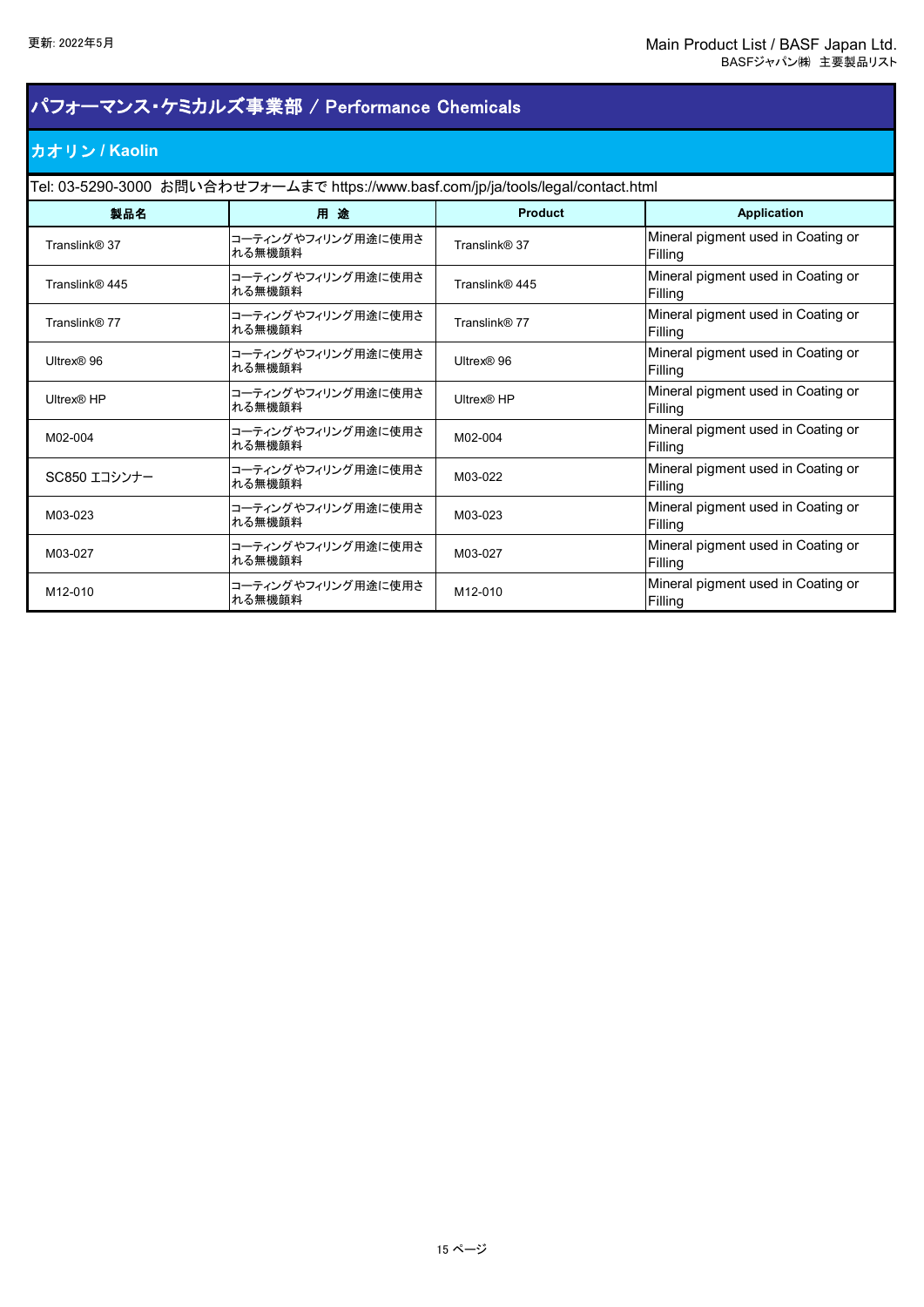| パフォーマンス・ケミカルズ事業部 / Performance Chemicals |                                                                                    |                   |             |  |
|------------------------------------------|------------------------------------------------------------------------------------|-------------------|-------------|--|
| マイニングソリューション / Mining Solution           |                                                                                    |                   |             |  |
|                                          | Tel: 03-5290-3000 お問い合わせフォームまで https://www.basf.com/jp/ja/tools/legal/contact.html |                   |             |  |
| 製品名                                      | 用途                                                                                 | <b>Product</b>    | Application |  |
| マグナフロック®                                 | 沈降促進剤                                                                              | <b>MAGNAFLOC®</b> | M ni ng     |  |
| リックス                                     | 金属抽出剤                                                                              | <b>LIX</b>        | M ni ng     |  |
| アラミン®                                    | 金属抽出剤                                                                              | <b>ALAMINE®</b>   | M ni ng     |  |
| アリクアット                                   | 金属抽出剤                                                                              | <b>ALIQUAT</b>    | M ni ng     |  |
| レオマックス                                   | 調整剤                                                                                | Rheomax           | M ni ng     |  |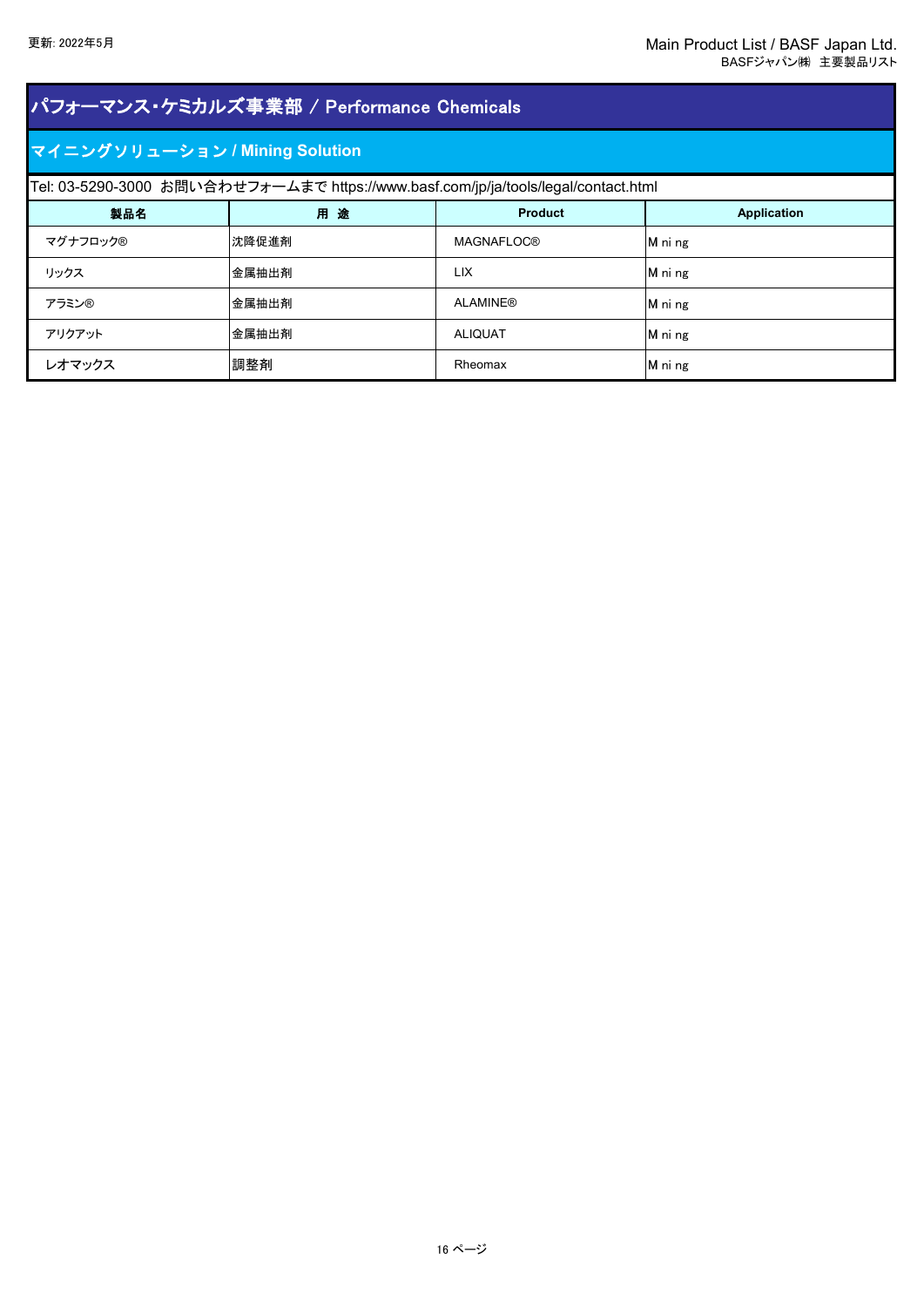## ケア・ケミカルズ事業部 / Care Chemicals

### パーソナルケア **/**

| Personal Care, ホームケア、業務用洗剤、インダストリアルフォーミュレーターズ/Home Care, I&I and Industrial Formulators |                                                      |                                 |                                           |  |
|-----------------------------------------------------------------------------------------|------------------------------------------------------|---------------------------------|-------------------------------------------|--|
|                                                                                         | Tel: 03-5290-3000 E-mail: care-chemicals-jp@basf.com |                                 |                                           |  |
| 製品名                                                                                     | 用途                                                   | <b>Product</b>                  | <b>Application</b>                        |  |
| セチオール                                                                                   | 油性剤                                                  | Cetiol®                         | <b>Emollients</b>                         |  |
| オイタノール                                                                                  | 油性剤                                                  | Eutanol®                        | <b>Emollients</b>                         |  |
| ミリトール                                                                                   | 油性剤                                                  | Myritol®                        | <b>Emollients</b>                         |  |
| ルビトール                                                                                   | 油性剤                                                  | Luvitol™                        | <b>Emollients</b>                         |  |
| セゲソフト                                                                                   | 油性剤、天然植物油脂                                           | Cegesoft®                       | Emollients, Natural plant oils            |  |
| エマルガード                                                                                  | 乳化剤                                                  | Emulgade <sup>®</sup>           | <b>Emulsifiers</b>                        |  |
| オイムルギン <sup>®</sup>                                                                     | 乳化剤、可溶化剤                                             | Eumulgin <sup>®</sup>           | Emulsifiers, Solubilizers                 |  |
| デヒムルス                                                                                   | 乳化剤                                                  | Dehymuls <sup>®</sup>           | <b>Emulsifiers</b>                        |  |
| ラメフォーム                                                                                  | 乳化剤                                                  | Lameform™                       | <b>Emulsifiers</b>                        |  |
| クレモフォール®                                                                                | 乳化剤、可溶化剤                                             | Cremophor®                      | Emulsifiers, Solubilizers                 |  |
| モノムルス                                                                                   | 乳化剤、脂質層強化剤                                           | Monomuls <sup>®</sup>           | Emulsifiers, Lipid layer enhancers        |  |
| ラネッテ                                                                                    | 乳化助剤、ワックス                                            | $L$ anette®                     | Co-emultifiers, Waxes                     |  |
| クチナ®                                                                                    | 乳化助剤、ワックス、パール化剤                                      | Cutina <sup>®</sup>             | Co-emultifiers, Waxes, Pearl sheen agents |  |
| ルビスコール                                                                                  | ヘアセット用樹脂                                             | Luviskol®                       | Styling polymers                          |  |
| ルビマー                                                                                    | ヘアセット用樹脂                                             | Luvimer™                        | Styling polymers                          |  |
| ウルトラホールド®                                                                               | ヘアセット用樹脂                                             | Ultrahold <sup>®</sup>          | Styling polymers                          |  |
| ルビフレックス                                                                                 | ヘアセット用樹脂                                             | Luviflex <sup>®</sup>           | Styling polymers                          |  |
| ルビセット                                                                                   | ヘアセット用樹脂                                             | Luviset™                        | Styling polymers                          |  |
| ルビカット                                                                                   | ヘアケア用樹脂                                              | Luviquat <sup>®</sup>           | Conditioning polymers                     |  |
| ルビジェル                                                                                   | 粘性調整剤                                                | Luvigel™                        | Rheology modifiers                        |  |
| チノビス®                                                                                   | 粘性調整剤                                                | Tinovis <sup>®</sup>            | Rheology modifiers                        |  |
| サルケア                                                                                    | 粘性調整剤、ヘアケア用樹脂                                        | Salcare <sup>®</sup>            | Rheology modifiers, Conditioning polymers |  |
| コスメディア                                                                                  | 粘性調整剤、ヘアケア用樹脂                                        | $\mathsf{Cosmedia}^{\circledR}$ | Rheology modifiers, Conditioning polymers |  |
| レオケア                                                                                    | 粘性調整剤、ヘアケア用樹脂                                        | Rheocare®                       | Rheology modifiers, Conditioning polymers |  |
| ベルデッセンス                                                                                 | 粘性調整剤                                                | Verdessence™                    | Biodegradable and biobased polymers       |  |
| プランタケア                                                                                  | アルキルグルコシド                                            | Plantacare <sup>®</sup>         | Alkyl glucoside                           |  |
| プランタポン                                                                                  | 低刺激性界面活性剤                                            | Plantapon <sup>®</sup>          | <b>Mild Surfactants</b>                   |  |
| テキサポン                                                                                   | アニオン界面活性剤                                            | Texapon <sup>®</sup>            | Anionic Surfactants                       |  |
| ジョーダポン                                                                                  | アニオン界面活性剤                                            | Jordapon™                       | Anionic Surfactants                       |  |
| オイパーラン®                                                                                 | パール化剤                                                | Euperlan <sup>®</sup>           | Pearly sheen agents                       |  |
| デヒコート                                                                                   | 第四級アンモニウム塩                                           | Dehyquart <sup>®</sup>          | Quaternary ammonium compounds             |  |
| ビブラカラー                                                                                  | 毛髪用染料                                                | Vibracolor <sup>®</sup>         | Hair Dye                                  |  |
| ユビナール                                                                                   | 紫外線吸収剤                                               | Uvinul®                         | UV absorbers                              |  |
| チノソーブ <sup>®</sup>                                                                      | 紫外線吸収剤                                               | Tinosorb <sup>®</sup>           | UV absorbers                              |  |
| Z コート                                                                                   | 紫外線散乱剤                                               | Z-Cote <sup>®</sup>             | UV reflectors                             |  |
| ビタミンA-パルミテートCare                                                                        | ビタミン                                                 | Vitamin A-Palmitate Care        | Vitamin                                   |  |
| レチノール                                                                                   | ビタミン                                                 | Retinol                         | Vitamin                                   |  |
| レチスター                                                                                   | ビタミン                                                 | RetiSTAR <sup>®</sup>           | Vitamin                                   |  |
| リン酸アスコルビルナトリウム                                                                          | ビタミン                                                 | Sodium Ascorbyl Phosphate       | Vitamin                                   |  |
| ビタミンE-アセテートCare                                                                         | ビタミン                                                 | Vitamin E-Acetate Care          | Vitamin                                   |  |
| パンテノール                                                                                  | ビタミン                                                 | D-Panthenol                     | Vitamin                                   |  |
| ビサボロール                                                                                  | 有効成分                                                 | Bisabolol                       | Active agents                             |  |
| グルアディン                                                                                  | 有効成分                                                 | $G$ luadin®                     | Active agents                             |  |
| アクチホワイト                                                                                 | 美白                                                   | Actiwhite®                      | Whitening                                 |  |

AH-ケア 肌のキメ、ニキビ跡、肌艶 AH-Care™ Resurfacing, Blemishes, Radiance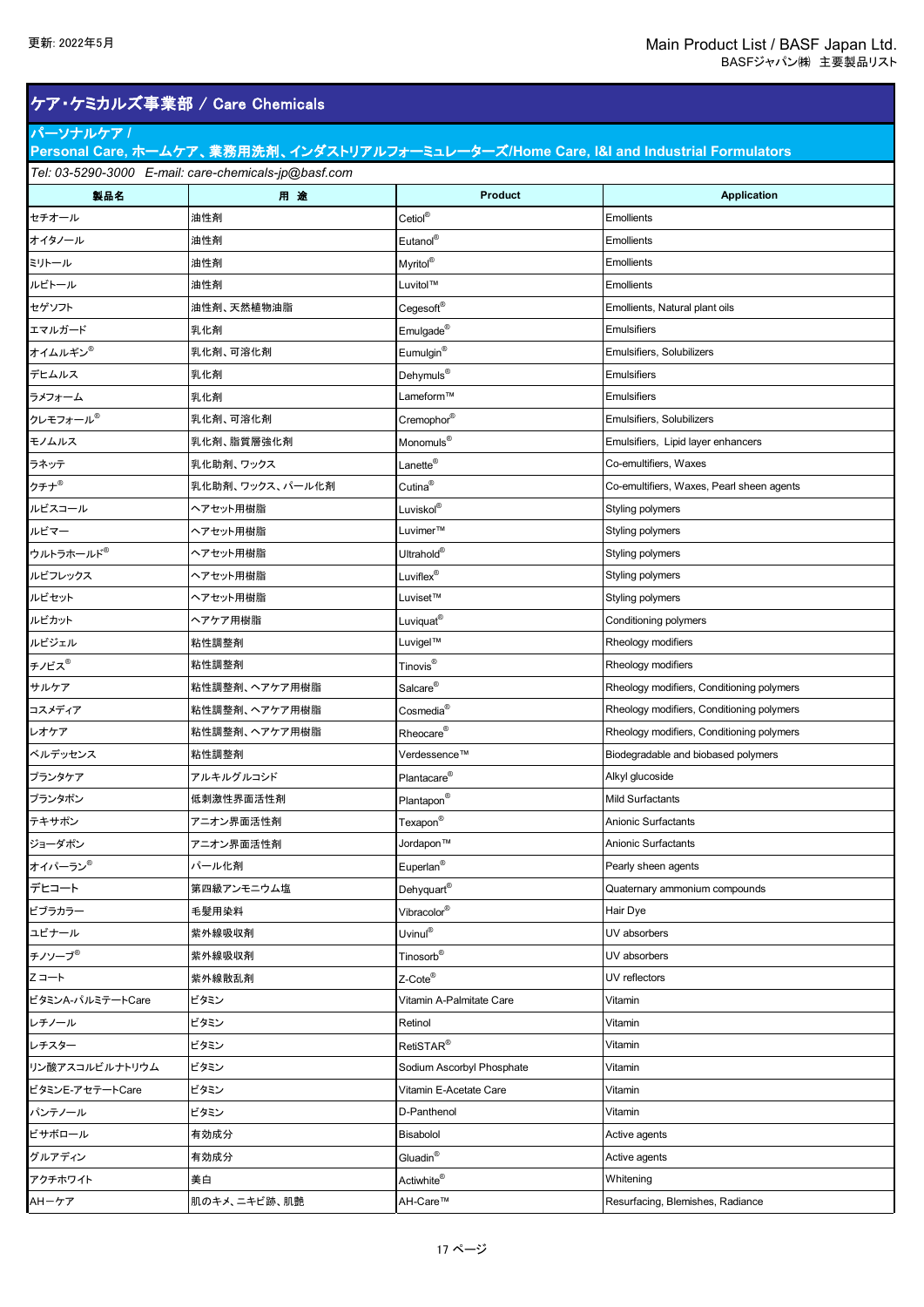### ケア・ケミカルズ事業部 / Care Chemicals

### パーソナルケア **/**

*Tel: 03-5290-3000 E-mail: care-chemicals-jp@basf.com* **Personal Care,** ホームケア、業務用洗剤、インダストリアルフォーミュレーターズ**/Home Care, I&I and Industrial Formulators**

| 製品名                           | 用途                   | <b>Product</b>                                        | <b>Application</b>                                      |
|-------------------------------|----------------------|-------------------------------------------------------|---------------------------------------------------------|
| AMCアドバンス・モイスチャー・コン<br>プレックスNP | 保湿                   | AMC Advanced Moisture Complex NP                      | Moisturization                                          |
| アルガニル                         | 細胞外マトリックスの保護         | Arganyl™                                              | Matrix protection                                       |
| アセビオール                        | 頭皮ケア                 | Asebiol™                                              | Healthy scalp                                           |
| ベータ・ハイドロキサイドACSD              | 毛穴ケア                 | Beta-Hydroxyde™ ACSD                                  | Pore refiner                                            |
| ベータピュア                        | 浄化                   | Betapur™                                              | Purifying                                               |
| ビクスアクティブ                      | 毛穴ケア                 | Bix'Activ <sup>®</sup>                                | Pore refiner                                            |
| コルリペア                         | 抗糖化                  | Collrepair <sup>®</sup>                               | Anti-glycation                                          |
| システエム                         | ダメージの修復              | $\mathsf{Ciste}^{\mathsf{r}}\mathsf{M}^{\circledast}$ | Repair damage                                           |
| ディライナー                        | 抗シワ、修復               | Deliner™                                              | Anti-wrinkle, repair                                    |
| ダーマホワイトWF                     | 美白                   | Dermawhite™ WF                                        | Whitening                                               |
| ダーミカン                         | 肌のハリ、ボリューム           | Dermican™                                             | Firming, Volumizing                                     |
| $DN-AGE$                      | 外的刺激からの保護、サンケア       | DN-Age™                                               | Protection, Sun care                                    |
| エレスタブHP100                    | 抗菌(頭皮のフケ予防)          | Elestab™ HP 100                                       | Antimicrobial (Anti-dandruff)                           |
| エレスタン                         | 肌のハリ、3D効果            | Elestan™                                              | Firming, 3D Effect                                      |
| エペルリン                         | 肌のハリ                 | Eperuline™                                            | Firming                                                 |
| エピジェニスト                       | 表皮の若返り               | Dermawhite™ WF                                        | Epidermal regevenation                                  |
| ヒアルフィックスGL                    | 抗シワ、肌のボリューム、ほうれい線の改善 | Hyalufix <sup>™</sup> GL                              | Anti-wrinkles, Volumizing, Reduction of nasogenian fold |
| ヒアルロン酸フィリングスフィア               | 抗シワ、即時のシワ補正          | Hyaluronic Filling Spheres™                           | Smooth deep wrinkles                                    |
| ヒアルロスムース                      | 保湿、肌艶                | Hyalurosmooth <sup>®</sup>                            | Moisturization, Radiance                                |
| ハイドラセンシル <sup>®</sup>         | 保湿、抗炎症               | Hydrasensyl® Glucan Green                             | Moisturization, Anti-inflammatory                       |
| イニペーズ                         | 抗炎症                  | Inhipase™                                             | Anti-inflammation                                       |
| イノリキサー®                       | ストレス肌ケア              | Inolixir®                                             | Anti-stress                                             |
| アーウィノール                       | 保湿                   | Irwinol™                                              | Moisturization                                          |
| ラインファクターC                     | 抗シワ、肌のハリ             | Linefactor™ C                                         | Anti-wrinkles, Firming                                  |
| リポフラクチルアルガン                   | 保湿                   | Lipofructyl <sup>®</sup> Argan                        | Moisturization                                          |
| リッチダーム                        | 細胞外マトリックスの保護         | Litchiderm™                                           | Matrix protection                                       |
| ロックスエイジ                       | 肌のキメ                 | LOX-Age™                                              | Moisturization                                          |
| リスラスチンv                       | 3D効果                 | Lys'lastine <sup>®</sup> v                            | 3D Effect                                               |
| リスサン                          | 光老化からの保護             | Lys'Sun®                                              | Photo-aging protection                                  |
| マットーXSクリニカル                   | 毛穴ケア、脂性肌             | Mat-XS® Clinical                                      | Pore refiner, Oily skin                                 |
| メルヒドラン                        | 保湿                   | Melhydran™                                            | Moisturization                                          |
| マイオキシノール                      | 抗シワ                  | Myoxinol™                                             | Anti-wrinkles                                           |
| ネフォーリア                        | 抗シワ                  | Nephoria <sup>®</sup>                                 | Anti-wrinkles                                           |
| ネフィドラット                       | 保湿                   | Nephydrat <sup>®</sup>                                | Moisturization                                          |
| ニューロバイオクス                     | 肌のキメ、抗シワ、毛穴ケア        | Neurobiox®                                            | Resurfacing, Anti-wrinkles, Pore refiner                |
| パッチ2オー                        | 即時および持続的保湿           | $\mathsf{Patch}_2\mathsf{O}^{\circledR}$              | Express and sustained hydration                         |
| フィトキン                         | 肌のハリ(顔、ボディー)         | Phytokine™                                            | Firming (face and body)                                 |
| フィトスーズ                        | 抗炎症                  | $LOX-Age®$                                            | Moisturization                                          |
| ピリソフト                         | 脱毛後のケア               | Pilisoft™                                             | Hair growth control                                     |
| プロテアシル                        | 肌のハリ(顔、ボディー)、ボリューム   | Proteasyl™                                            | Firming (face and body), Volumizing                     |
| ピューリケア                        | 髪のアンチ・ポリューション        | Puricare™                                             | Hair Anti-pollution                                     |
| ピューリソフト                       | アンチ・ポリューション          | Purisoft®                                             | Anti-pollution                                          |
| ランブバイタル                       | 髪のアンチ・ポリューション        | Rambuvital <sup>®</sup>                               | Hair Anti-pollution                                     |
| レリピディアム                       | 保湿                   | $\text{Relipidium}^{\circledR}$                       | Moisturization                                          |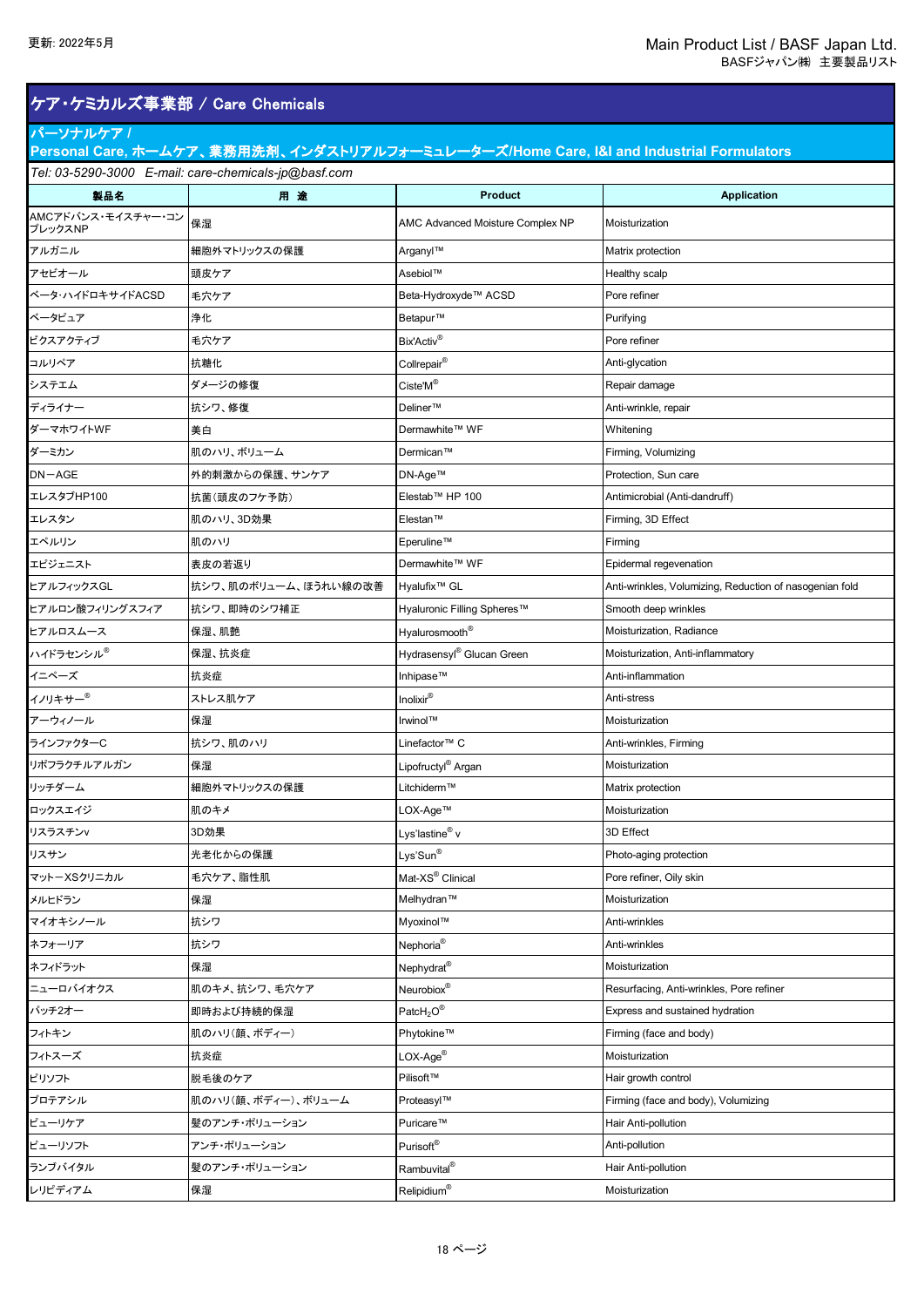|                    |                                                      |                            | BASFジャパン(株) 主要製品リスト                                                                     |
|--------------------|------------------------------------------------------|----------------------------|-----------------------------------------------------------------------------------------|
|                    | ケア・ケミカルズ事業部 / Care Chemicals                         |                            |                                                                                         |
| パーソナルケア/           |                                                      |                            | Personal Care, ホームケア、業務用洗剤、インダストリアルフォーミュレーターズ/Home Care, I&I and Industrial Formulators |
|                    | Tel: 03-5290-3000 E-mail: care-chemicals-jp@basf.com |                            |                                                                                         |
| 製品名                | 用途                                                   | <b>Product</b>             | <b>Application</b>                                                                      |
| サニカピル              | 頭皮ケア                                                 | Sanicapyl™                 | Healthy scalp                                                                           |
| シャドウニル             | 目元のくま、シワケア                                           | Shadownyl®                 | Eye contour care                                                                        |
| スキナセンシル            | 敏感肌                                                  | Skinasensyl™               | Sensitive skin                                                                          |
| スリムエクセス            | スリミング                                                | Slim-Excess <sup>®</sup>   | Body shaping                                                                            |
| スペシメン              | 男性向けアンチエイジング                                         | Speci'Men <sup>®</sup>     | Men's anti-aging                                                                        |
| スフィンゴセリル VEG       | 保湿                                                   | Sphingoceryl™ VEG          | Moisturization                                                                          |
| シンバイオセル            | 敏感肌                                                  | Symbiocell <sup>®</sup>    | Sensitive skin                                                                          |
| シニョレージ             | 肌のキメ                                                 | Syniorage™                 | Resurfacing                                                                             |
| リコーゲン VEG          | 育毛                                                   | Trichogen <sup>®</sup> VEG | Hair growth control                                                                     |
| ウルトラフィリングスフィア      | 抗シワ、即時のシワ補正                                          | Ultra Filling Spheres™     | Anti-wrinkles, Instant filler                                                           |
| ベジセリル HGP          | リフティング                                               | Vegeseryl™ HGP             | Lifting                                                                                 |
| ビタセル               | 細胞賦活                                                 | Vitacell™                  | Moisturization                                                                          |
| ビタAライク             | 肌のキメ、抗シワ                                             | Vit-A-Like™                | Resurfacing, Anti-wrinkles                                                              |
| アグニーク              | 農業用添加剤                                               | Agnique <sup>®</sup>       | Agrochemicals                                                                           |
| エチレンカーボネート         | 溶剤·溶媒·有機原料中間体                                        | Ethylenecarbonate          | Solvent, Organic Synthetic Intermediates                                                |
| エムラン               | 乳化剤·可溶化剤                                             | Emulan <sup>®</sup>        | Emulsifier, Solubilizer                                                                 |
| グルコポン              | 非イオン性界面活性剤<br>(アルキルポリグルコシド)                          | Glucopon <sup>®</sup>      | Nonionic surfactant (Alkyl polyglucoside)                                               |
| コランチン <sup>®</sup> | 防錆剤                                                  | Korantin <sup>®</sup>      | Corrosion inhibitor                                                                     |
| ゴルパノール             | ニッケルメッキ光沢剤                                           | Golpanol <sup>®</sup>      | <b>Brightener for nickel</b>                                                            |
| ソカラン               | 洗剤添加剤、各種工業用分散剤                                       | Sokalan <sup>®</sup>       | Dispersant for detergent and industrial use, etc.                                       |
| タモール               | 洗浄剤、繊維等分散剤                                           | Tamol®                     | Detergent, Textile, Despersant                                                          |
| チノサン               | 抗菌剤                                                  | Tinosan <sup>®</sup>       | Anti-bacteria                                                                           |
| チノパール®             | 蛍光増白剤                                                | Tinopal <sup>®</sup>       | Fluorescent whitening agent                                                             |
| チノルックス®            | 光漂白剤                                                 | Tinolux®                   | Photobleach                                                                             |
| チノガード <sup>®</sup> | 製品安定化剤                                               | Tinogard <sup>®</sup>      | Product stabilizer                                                                      |
| チバファスト®            | 製品安定化剤                                               | Cibafast <sup>®</sup>      | Product stabilizer                                                                      |
| ディスポニル             | 乳化重合用乳化剤                                             | Disponil®                  | Emulsifier for emulsion polymerization                                                  |
| デグレザール             | 消泡剤                                                  | Degressal <sup>®</sup>     | Defoamer                                                                                |
| デヒドール              | 家庭用、業務用、工業用洗浄剤                                       | Dehydol®                   | Household, Institutional, Industrial<br>detergent                                       |
| デヒポン               | 家庭用、業務用、<br>工業用低起泡性洗浄剤                               | Dehypon®                   | Low-foaming detergent for household,<br>institutional, industrial use                   |

家庭用、業務用、<br>エ業用低起泡性洗浄剤 Plurafac® Plurafac<sup>®</sup> Plurafac<sup>®</sup> ということにはなります。 Altravial detergent for household, industrial use

Esterification, Polyalkylene glycol

institutional, industrial use

デメラン 増粘剤 Demelan® Thickener

プロテクトール® 殺菌・防腐剤 Protectol® Biocide

ポリゲン ワックス、ワックスエマルジョン Poligen® Wax, Wax Emulsion

ルガルバン Lugalvan® Brightener for zinc

ポリコート 硬質表面改質剤 Polyquart<sup>®</sup> Hard surface modifying agent ラバジー<sup>®</sup> 液体洗剤用酵素 Lavergy<sup>®</sup> Enzymes for liquid laundry detergent リブレル Librel® Micronutrients for gardening, Agro

プルラファック<sup>®</sup> するのは、家庭用、業務用、<br>コ業用低起泡性洗浄剤

トリロン® 金属イオン封鎖剤 Trilon® Chelating agent to bind metal ion

プルリオール® 可溶化剤、潤滑剤、離型剤、 エステル化、ポリアルキレングリコール Pluriol® Solubilizer, Luburicant, Mold release agent,

プルロニック<sup>®</sup> |家庭用、業務用、<br>| 工業用低起泡性洗浄剤 Pluronic<sup>®</sup> |institutional, industrial use

プロピレンカーボネート ネンス 溶剤・溶媒・有機原料中間体 Propylenecarbonate Solvent, Organic Synthetic Intermediates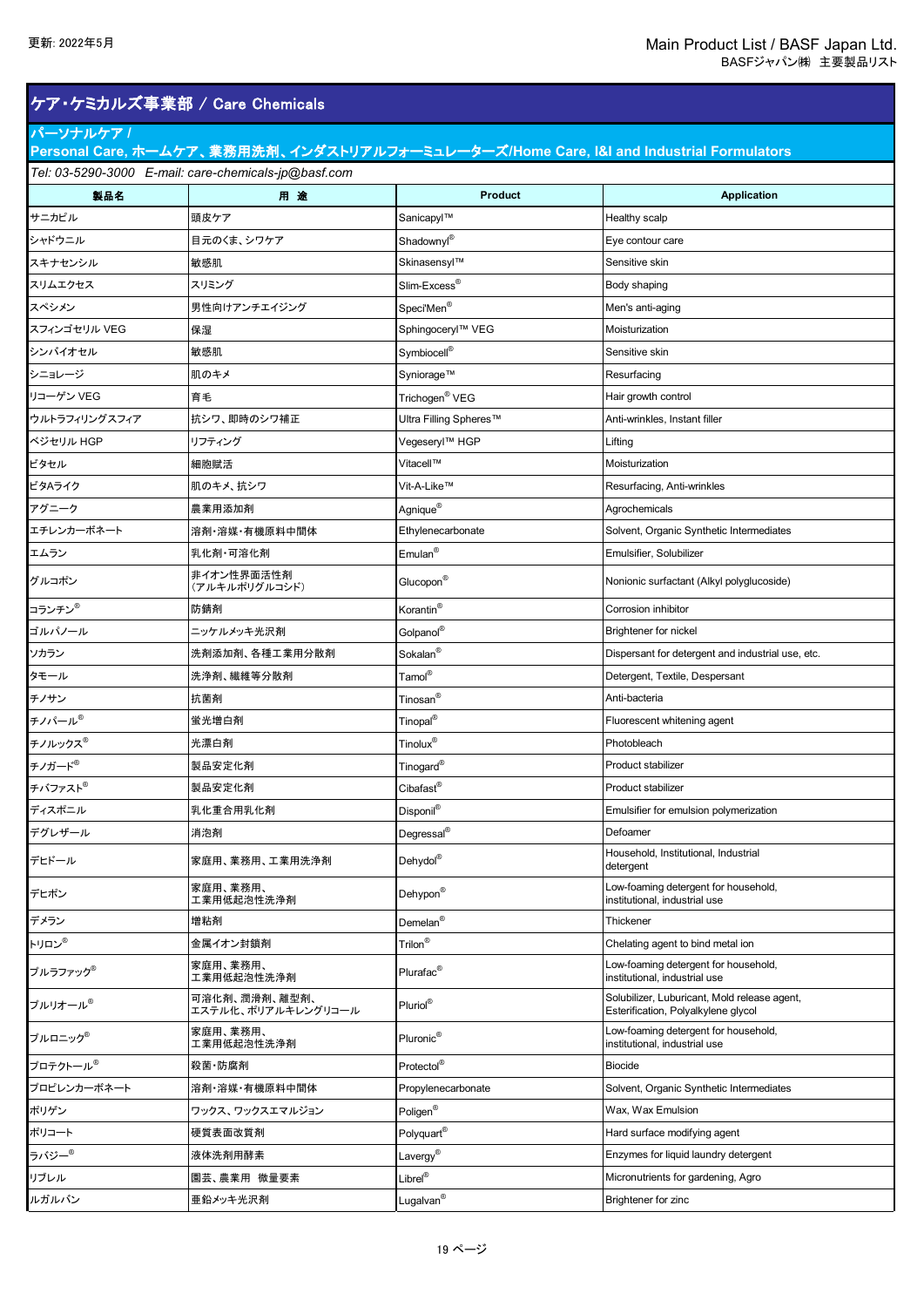# ケア・ケミカルズ事業部 / Care Chemicals

### パーソナルケア **/**

| Personal Care, ホームケア、業務用洗剤、インダストリアルフォーミュレーターズ/Home Care, I&I and Industrial Formulators 1 |  |  |  |  |
|-------------------------------------------------------------------------------------------|--|--|--|--|
| Tel: 03-5290-3000 E-mail: care-chemicals-jp@basf.com                                      |  |  |  |  |
|                                                                                           |  |  |  |  |

| 製品名                      | 用途                            | Product                   | <b>Application</b>                                                       |
|--------------------------|-------------------------------|---------------------------|--------------------------------------------------------------------------|
| ルテンジット                   | アニオン界面活性剤                     | Lutensit <sup>®</sup>     | Anionic surfactant                                                       |
| ルテンゾール                   | 家庭用、業務用、工業用非イオン系界面活性  <br>剤   | Lutensol <sup>®</sup>     | Nonionic surfactant for household, institutional,<br>industrial use      |
| ルトロピュアーMSA<br>(メタンスルホン酸) | メッキ添加剤、酸性洗浄剤、触媒               | Lutropur <sup>®</sup> MSA | Electroplating chemicals, Acidic detergent, Catalyst                     |
| ルトロン                     | フラックス、熱媒体、錯化剤                 | Lutron <sup>®</sup>       | Flux, heat carrier, Complexing agent                                     |
| ルパゾール                    | カチオンポリマー、粘接着剤添加剤、凝集剤、<br> 分散剤 | Lupasol®                  | Cationic polymer, Additive for adhesive, Flocculant, Dispersant<br>letc. |
| レオビス®                    | 増粘剤・レオロジー調整剤                  | Rheovis <sup>®</sup>      | Thickener, Rheology modifier                                             |
| HD オセノール                 | 工業用アルコール                      | HD-Ocenol®                | Industrial alcohol                                                       |
| ゲルビトール                   | 工業用アルコール                      | Guerbitol®                | Industrial alcohol                                                       |
| ステノール                    | 工業用アルコール                      | Stenol®                   | Industrial alcohol                                                       |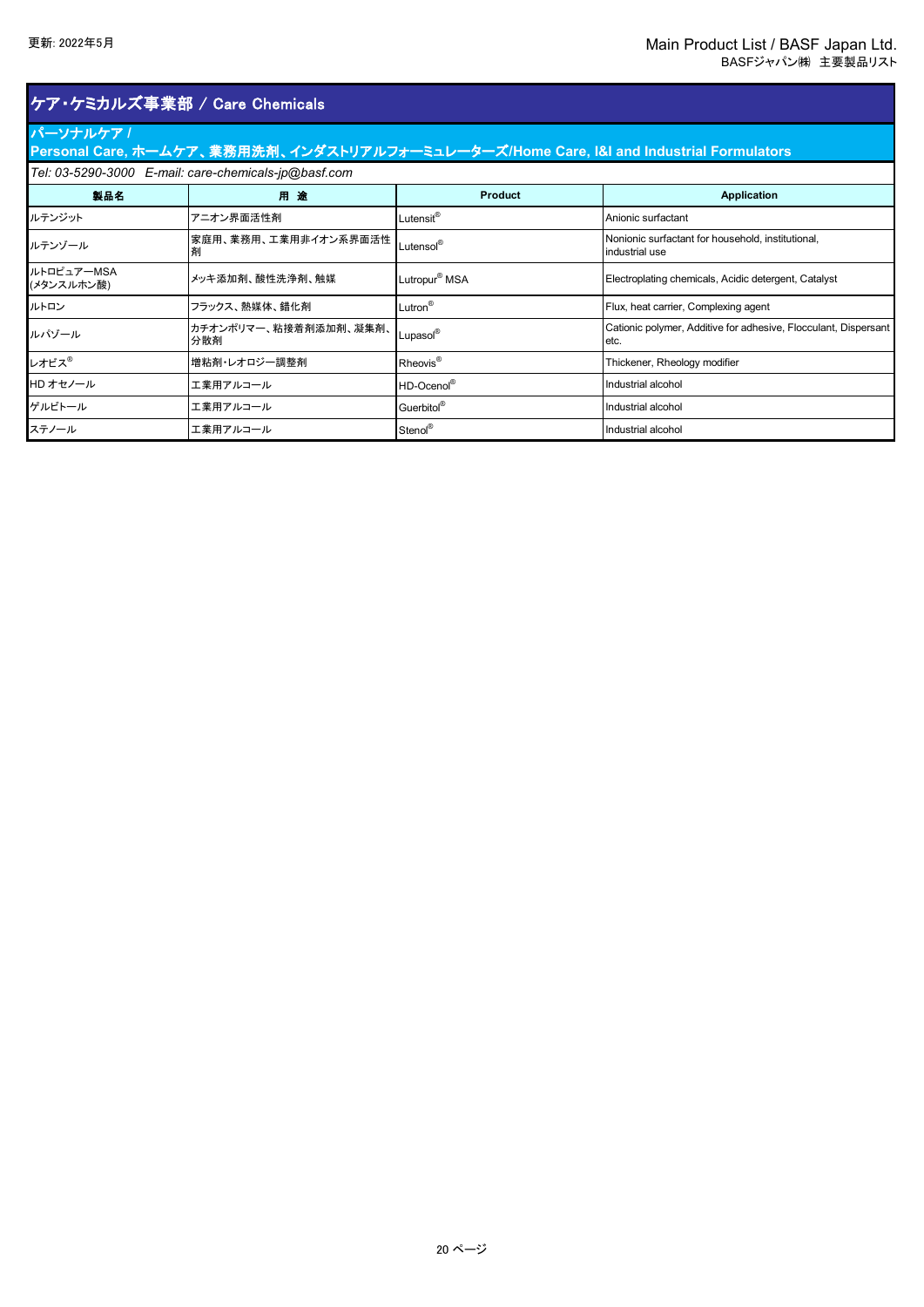#### アニマルニュートリション **/ Animal Nutrition**

### Tel: 03-5290-3164 E-mail: nutrition-health-jp@basf.com **製品名 用 途 Product Application** ナツフォスETM 10000G 飼料添加物:フィターゼ (顆粒品) Natuphos®E 10000G Feed additive: Phytase (granule type) ナツフォスETM 5000G 飼料添加物:フィターゼ (顆粒品) Natuphos®E 5000G Feed additive: Phytase (granule type) ナツフォスETM 5000L 飼料添加物:フィターゼ (液体品) Natuphos®E 5000L Feed additive: Phytase (liquid type) ナツフォスETM 2500 ブレンド 飼料添加物:フィターゼ (顆粒品) Natuphos® E2500 Blend Feed additive: Phytase (granule type) ルカロチン® 10%フィード NXT 創料添加物: β-カロチン Lucarotin® 10% feed NXT Feed additive: beta-carotene for cattle ルカンチン® ピンク 10% CWD 飼料添加物:アスタキサンチン (水産用) Lucantin® Pink 10% CWD Feed additive: Astaxanthin for aquaculture species ルカンチン® レッド 10% NXT 創料添加物:カンタキサンチン (鶏用) Lucantin® Red 10%NXT Feed additive: Canthaxanthin for layer hen ルカンチン® レッド 0.5% NXT 創料添加物:カンタキサンチン (鶏用) Lucantin® 0.5% Red NXT Feed additive: Canthaxanthin for layer hen ルカンチン® レッド 1% NXT 創料添加物:カンタキサンチン (鶏用) Lucantin® Red 1% NXT Feed additive: Canthaxanthin for layer hen ルカンチン® イエロー10% NXT 飼料添加物:β-アポ-8'-カロチン酸エチルエステル(成鶏 Lucantin® Yellow 10% NXT Feed additive: C-30 ester for layer hen ルプロシル® ソルト つい 飼料添加物:プロピオン酸カルシウム (防黴剤) Luprosil® salt Feed additive: Calcium Propionate for preventing mold アマシル™ Na インプの料添加物:ギ酸 (サイレージ調整・殺菌用途等) Amasil™ Na Feed additive: Formic acid (liquid) for silage or sterilization ルプロサイド™ Na 創料添加物:ギ酸・プロピオン酸合剤 (サイレージ調整 Lupro-Cid<sup>™</sup> Na Feed additive: Formic acid & Propionic acid (liquid) for silage  $\begin{bmatrix} \mathbf{1} & \mathbf{1} & \mathbf{1} \\ \mathbf{1} & \mathbf{1} & \mathbf{1} \\ \mathbf{1} & \mathbf{1} & \mathbf{1} \\ \mathbf{2} & \mathbf{2} & \mathbf{1} \end{bmatrix}$   $\mathbf{1} \mathbf{1} \mathbf{1} \mathbf{1} \mathbf{1} \mathbf{1} \mathbf{1} \mathbf{1} \mathbf{1} \mathbf{1} \mathbf{1} \mathbf{1} \mathbf{1} \mathbf{1} \mathbf{1} \mathbf{1} \mathbf{1} \mathbf{1} \mathbf{1} \mathbf{1}$ Lupro-Mix<sup>™</sup> Na **Feed additive: Formic acid & Propionic acid** (liquid) for silage ルタビット® A1000 NXT 創料添加物:ビタミンA Lutavit® A1000 NXT Feed additive :Vitamin A ルタビット® E50 アンプロング お願い おかしゃ しょうしゃ しんぱい しょうしょう しょうしょうしゃ しょうしゅん しょうしゅん しょうしゅん しょうしょう こうしょう ルタビット® B2 SG 80 飼料添加物:ビタミンB2 80% Lutavit® B2 SG 80 Feed additive: Vitamin B2 ルタビット® カルパン 飼料添加物:パントテン酸カルシウム Lutavit® Calpan Feed additive: Calcium d-pantothenate ノバシル™ プラス ファイン おようしゃ おようしゃ おうしゃ アイディスク Novasil™ Plus アイシル™ Feed ingredient: Mycotoxin binder ルタビット® A500S NXT 創料添加物:ビタミンA Lutavit® A500S NXT Feed additive :Vitamin A ルタビット® E50S インデンの開料添加物:ビタミンE 50% レコンプレイ Lutavit® E50 インデント Feed additive: Vitamin E バランガットTM LS 混合飼料:脂肪酸グリセリド BalanGutTM LS Mixed feed: glycerides of fatty acid バランガットTM AQ 混合飼料:脂肪酸グリセリド BalanGutTM AQ Mixed feed: glycerides of fatty acid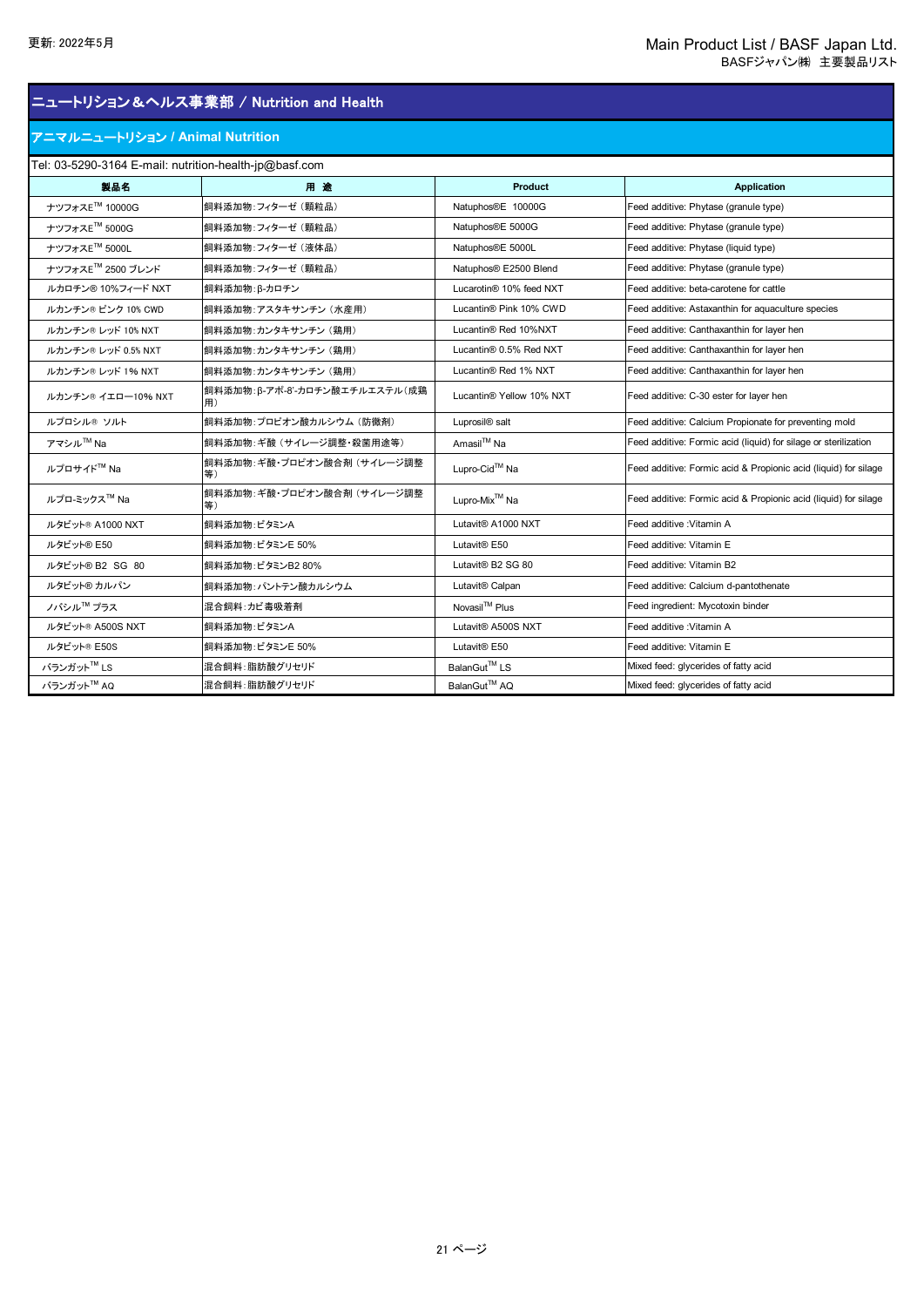#### ヒューマンニュートリション **/ Human Nutrition**

Tel: 03-5290-3000 E-mail: nutrition-health-jp@basf.com

| el. 00-0290-0000 L-mail. nuthtion-nealth-plocoasi.com<br>製品名 | 用途                                                  | Product                                                      | <b>Application</b>                                                                                                            |
|--------------------------------------------------------------|-----------------------------------------------------|--------------------------------------------------------------|-------------------------------------------------------------------------------------------------------------------------------|
| ビタミンA                                                        | 食品添加物, 栄養強化<br>飲料・食品・サプリメント向け                       | Vitamin A                                                    | Food additive<br>Nutrient for beverage, food and dietary supplement                                                           |
| ビタミンB1<br>(ジベンゾイルチアミン塩酸塩)                                    | 食品添加物、栄養強化<br>低ビタミン臭製品<br>飲料・食品・サプリメント向け            | Vitamin B1                                                   | Food additive<br>Low vitamin-specific smell<br>Nutrient for beverage, food and dietary supplement                             |
| ビタミンB2                                                       | 食品添加物, 栄養強化<br>飲料・食品・サプリメント向け                       | Vitamin B2                                                   | Food additive<br>Colorant and Nutrient for beverage, food and dietary<br>supplement                                           |
| パントテン酸カルシウム                                                  | 食品添加物, 食品添加物製剤 (65%粉末), 栄養強化<br>飲料・食品・サプリメント向け      | Calcium Pantothenate                                         | Food additive, Food additive fomulation (65% powder)<br>Nutrient for beverage, food and dietary supplement                    |
| ビタミンB6                                                       | 食品添加物, 栄養強化<br>飲料・食品・サプリメント向け                       | Vitamin B6                                                   | Food additive<br>Nutrient for beverage, food and dietary supplement                                                           |
| ビタミンB12                                                      | 食品添加物製剤 (0.1%及び1% 粉末製剤), 栄養強化<br>飲料・食品・サプリメント向け     | Vitamin B12                                                  | Food additive fomulation(0.1% and 1% powder)<br>Nutrient for beverage, food and dietary supplement                            |
| ビタミンC(直打用)                                                   | 食品添加物製剤 (ビタミンC97%製剤、栄養強化、食<br>品・サプリメント向け            | Vitamin C                                                    | Food additive(97% ascorbic acid,<br>Nutrient for food and dietary supplement                                                  |
| ビタミンD3                                                       | 食品添加物、栄養強化<br>飲料・食品・サプリメント向け                        | Vitamin D3                                                   | Food additive<br>Nutrient for food and dietary supplement                                                                     |
| 酢酸トコフェロール<br>(ビタミンE)                                         | 食品添加物、栄養強化、安定なビタミンE<br>飲料・食品・サプリメント向け               | Vitamin E                                                    | Food additive, stable vitamin E<br>Nutrient for beverage, food and dietary supplement                                         |
| DL-α-トコフェロール                                                 | 食品添加物、酸化防止剤、食品の酸化防止<br>飲料・食品・サプリメント向け               | DL-alpha-tocopherol                                          | Food additive, anti-oxidant, protection aginst oxygen<br>For beverage, food and dietary supplement use                        |
| ベガピュア®<br>(植物ステロールエステル)                                      | 食品 (植物ステロールエステル)、栄養強化<br>飲料・食品・サプリメント向け             | <b>VEGAPURE®</b>                                             | Food (Plant Sterol ester)<br>Nutrient for beverage, food and dietary supplement                                               |
| ルカロチン<br>(β-カロテン)                                            | 食品添加物、合成品、色素および栄養強化<br>飲料・食品・サプリメント向け               | Lucarotin® (nature identical Beta-<br>Carotene)              | Food additive, synthetic beta-carotene<br>Colorant and nutrient for beverage, food dand dietary<br>supplement                 |
| ベータテン、ナチュラルベータカロテン<br>(デュナリエラカロテン)                           | 食品添加物、天然品、ミックスカロテノイド<br>色素および栄養強化<br>飲料・食品・サプリメント向け | <b>BETATENE®</b><br>(Dunaliella Carotene)                    | Food additive, natural mixed carotenoids<br>Colorant and nutrient for beverage, food dand dietary<br>supplement               |
| アポカロテナール                                                     | 食品添加物、合成品、色素<br>飲料・食品・サプリメント向け                      | Apocarotenal<br>(Beta-apo-8'-carotenal)                      | Food additive, synthetic apocarotenal<br>Colorant for beverage, food dand dietary supplement                                  |
| ドライ n-3<br>(EPA/DHA含有魚油粉末)                                   | 食品、栄養強化<br>飲料・食品・サプリメント向け                           | Dry n-3 <sup>®</sup><br>(Fish oil powder containing EPA/DHA) | Food ingredient<br>Nutrient for beverage, food and dietary supplement                                                         |
| オメガオイル<br>(EPA/DHA含有魚油)                                      | 食品、栄養強化<br>飲料・食品・サプリメント向け                           | Omega oil<br>(Fish oil containing EPA/DHA)                   | Food ingredient<br>Nutrient for beverage, food and dietary supplement                                                         |
| アルガルDHAオイル<br>(藻由来DHA含有油)                                    | 食品、栄養強化<br>飲料・食品・サプリメント向け                           | Algal oil<br>(Algal oil containing DHA)                      | Food ingredient<br>Nutrient for beverage, food and dietary supplement                                                         |
| デリオスSパウダー<br>(中鎖脂肪酸油脂含有粉末)                                   | 食品、栄養強化<br>飲料・食品・サプリメント向け                           | Delios S powder<br>(MCT powder)                              | Food ingredient<br>Nutrient for beverage, food and dietary supplement                                                         |
| ルテイン<br>(ルテインフリー体)                                           | 食品添加物製剤                                             | Lutein (Free Lutein)                                         | Food additive fomulation<br>Nutrient for dietary supplement                                                                   |
| キサンゴールド<br>(ルテインエステル)                                        | 食品添加物製剤                                             | Xangold <sup>®</sup> (Lutein Ester)                          | Food additive fomulation<br>Colorant and Nutrient for beverage, food and dietary<br>supplement                                |
| ダイバガン®<br>(PVPP)                                             | 食品添加物、ろ過助剤<br>アルコール飲料、清涼飲料中のポリフェノール除去<br>(ビール、緑茶など) | <b>Divergan®</b>                                             | Food additive, filtration aid<br>Removal of polyphenols from alcohol and non-alcohol<br>beverage, eg. beer, green tea extract |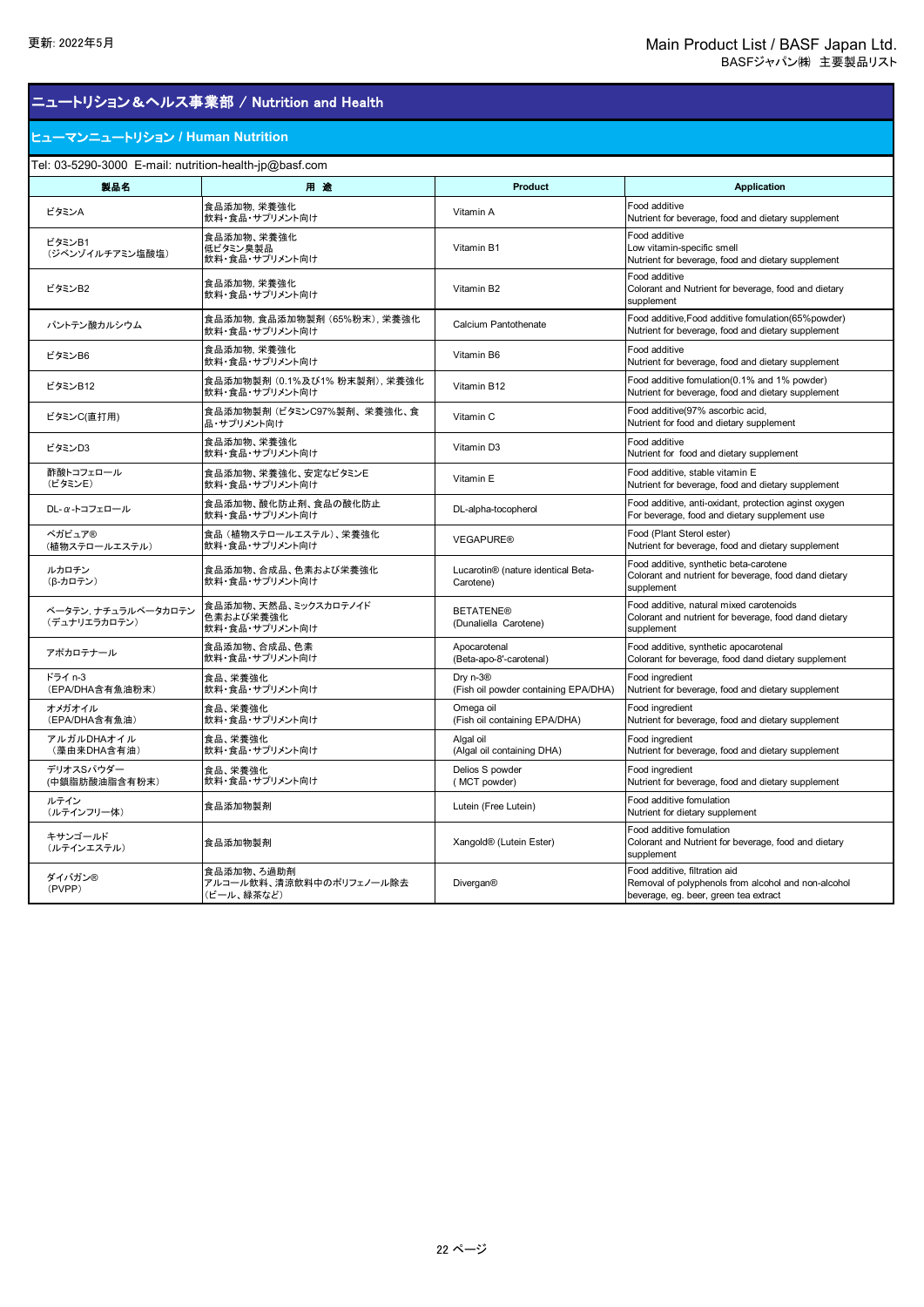#### 香料原料 **/ Aroma**

Tel: 080-8818-5334 E-mail: nutrition-health-jp@basf.com

| el. 000-0010-0004 L-mail. nutrition-nearth-populasi.com<br>製品名 | 用途 | Product               | <b>Application</b> |
|----------------------------------------------------------------|----|-----------------------|--------------------|
| アニスアルデヒド                                                       | 香料 | Anisaldehyde          | Fragrance          |
| ヒドロキシシトロネラール                                                   | 香料 | Hydroxycitronellal    | Fragrance          |
| リスメラール エクストラ                                                   | 香料 | Lysmeral ® Extra      | Fragrance          |
| ピラノール                                                          | 香料 | Pyranol               | Fragrance          |
| β-ヨノンR                                                         | 香料 | beta-ionon R          | Fragrance          |
| メチルイオノン                                                        | 香料 | Methylionone 70       | Fragrance          |
| シトラールFCC                                                       | 香料 | Citral FCC            | Fragrance          |
| シトラールFG                                                        | 香料 | Citral FG             | Fragrance          |
| シトロネラール                                                        | 香料 | Citronellal           | Fragrance          |
| シトロネロール                                                        | 香料 | Citronellol           | Fragrance          |
| シトロネリルアセテート                                                    | 香料 | Citronellylacetate    | Fragrance          |
| シトロネリルニトリル                                                     | 香料 | CitronellyInitrile    | Fragrance          |
| ゲラニオール60                                                       | 香料 | Geraniol 60           | Fragrance          |
| ゲラニオールExtra                                                    | 香料 | Geraniol Extra        | Fragrance          |
| ゲラニルアセテートエクストラ                                                 | 香料 | Geranyl Acetate Extra | Fragrance          |
| テトラヒドロゲラニオール                                                   | 香料 | Tetrahydrogeraniol    | Fragrance          |
| リナロール                                                          | 香料 | Linalool              | Fragrance          |
| リナリルアセテート                                                      | 香料 | Linalylacetate        | Fragrance          |
| テトラヒドロリナロール                                                    | 香料 | Tetrahydrolinalool    | Fragrance          |
| エチルリナロール                                                       | 香料 | Ethyllinalool         | Fragrance          |
| トメントール                                                         | 香料 | L-Menthol flakes FCC  | Fragrance, Flavor  |
| DL-メントール                                                       | 香料 | <b>DL-Menthol</b>     | Fragrance, Flavor  |
| ネロリドール                                                         | 香料 | Nerolidol             | Fragrance          |
| イソフィトール                                                        | 香料 | iso-Phytol R          | Fragrance          |
| ローズオキサイド 90                                                    | 香料 | Rose Oxide 90         | Fragrance          |
| ダイハイドロローザン                                                     | 香料 | Dihydrorosan          | Fragrance          |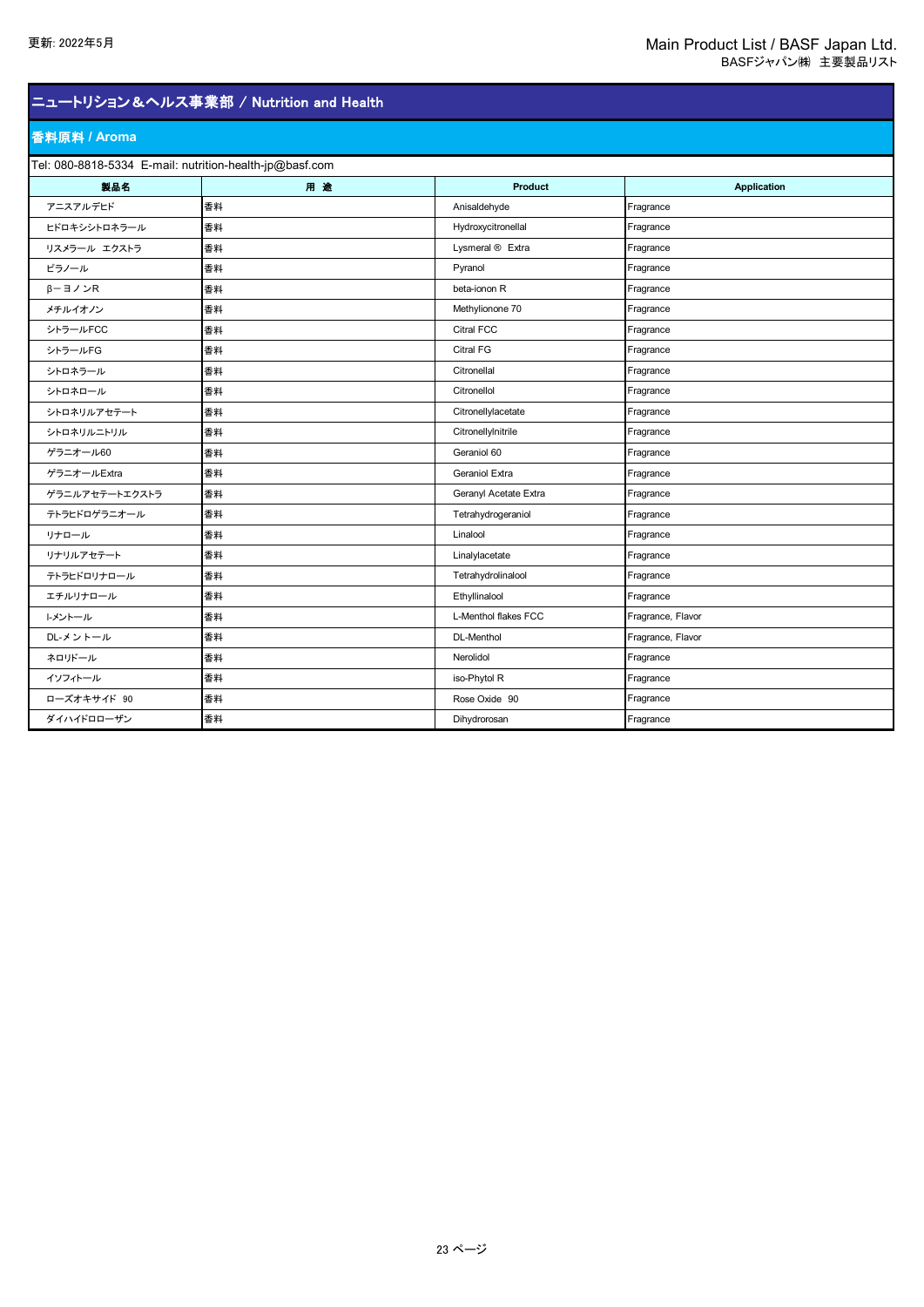### 医薬品原料 **/ Pharma ingredients**

| Tel:070-3237-1699 E-mail: nutrition-health-jp@basf.com |        |                                 |                                   |  |  |
|--------------------------------------------------------|--------|---------------------------------|-----------------------------------|--|--|
| 製品名                                                    | 用途     | Product                         | <b>Application</b>                |  |  |
| イブプロフェン25                                              | 解熱消炎鎮痛 | Ibuprofen                       | Analgesic · Antiphlogistic agents |  |  |
| ポビドンヨード                                                | 殺菌剤    | Povidone - Iodine               | Disinfectant                      |  |  |
| マクソメガ<br>(イコサペント酸エチル)                                  | 抗高脂血症  | Maxomega®                       | antihyperlipidemic                |  |  |
| K85EE<br>(オメガ-3-酸エチルエステル90)                            | 抗高脂血症  | K85EE Omega-3-acid ethyl esters | antihyperlipidemic                |  |  |
| トメントール                                                 | 香料     | L-Menthol flakes pharma         | Fragrance, Flavor                 |  |  |
| コリドン                                                   | 医薬品添加剤 | Kollidon®                       | Pharma excipients                 |  |  |
| コリコート                                                  | 医薬品添加剤 | Kollicoat®                      | Pharma excipients                 |  |  |
| コリフォール                                                 | 医薬品添加剤 | Kolliphor®                      | Pharma excipients                 |  |  |
| コリクリーム                                                 | 医薬品添加剤 | Kollicream®                     | Pharma excipients                 |  |  |
| コリワックス                                                 | 医薬品添加剤 | Kolliwax®                       | Pharma excipients                 |  |  |
| コリソルブ                                                  | 医薬品添加剤 | Kollisolv®                      | Pharma excipients                 |  |  |
| ソルプラス                                                  | 医薬品添加剤 | Soluplus <sup>®</sup>           | Pharma excipients                 |  |  |
| ルディフラッシュ                                               | 医薬品添加剤 | Ludiflash®                      | Pharma excipients                 |  |  |
| ルビテック                                                  | 機能膜    | <b>Luvitec®</b>                 | High performance membrane         |  |  |